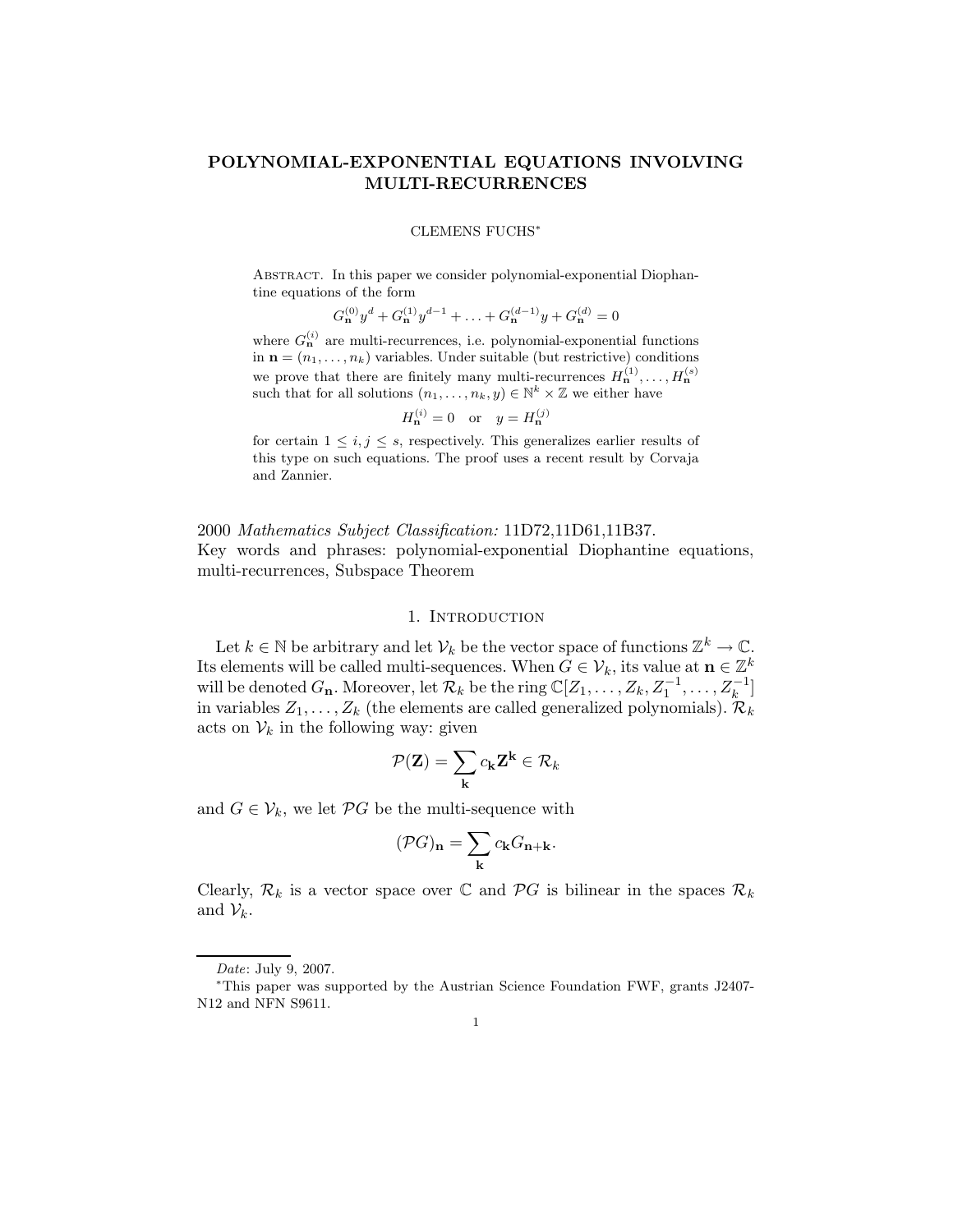Now, an element  $G \in \mathcal{V}_k$  is called a multi-recurrence sequence if  $\mathcal{R}_k/\mathcal{I}$ , where I denotes the ideal of  $\mathcal{R}_k$  made up by all P with  $\mathcal{P}G = 0$ , is of finite dimension. This dimension is called the order of G.

It is well known that every multi-recurrence  $G$  is represented by a function of polynomial-exponential type, that is a function  $f : \mathbb{Z}^k \to \mathbb{C}$  of the form

(1) 
$$
f(\mathbf{n}) = f(n_1, \dots, n_k) = \sum_{i=1}^q P_i(\mathbf{n}) \alpha_i^{\mathbf{n}}
$$

where  $P_i \in \mathbb{C}[X_1,\ldots,X_k]$  and

$$
\boldsymbol{\alpha}_i^{\mathbf{n}} = \alpha_{i1}^{n_1} \cdots \alpha_{ik}^{n_k}
$$

with nonzero  $\alpha_{ij}$  for  $1 \leq i \leq q, 1 \leq j \leq k$ , i.e. for every multi-recurrence  $G \in \mathcal{V}_k$  there is a function of polynomial-exponential type f with  $G_n = f(n)$ . We call the  $\alpha_i$  the roots and the  $P_i$  the coefficients of the recurrence  $G_n$ .

We remark that for  $k = 1$  we get the usual notion of linear recurring sequences. Many useful facts on multi-recurrences can be found in [38] (for linear recurrences see the exposition [32]).

Especially, we remark that there is a factorization theory for multirecurrences which is essentially due to Ritt and Everest and van der Poorten (see [37, Chapter 4] and [8]). Namely, when  $G_n = f(n)$  with (1) is given, then we consider it as a function  $\mathbb{C}^k \to \mathbb{C}$  given by

$$
f(\boldsymbol{\xi}) = \sum_{i=1}^{q} P_i(\boldsymbol{\xi}) e(\boldsymbol{\varphi}_i \boldsymbol{\xi})
$$

where  $e(\xi) = \exp(2\pi i \xi)$  and  $\varphi_i \xi$  denotes an inner product  $\varphi_{i1}\xi_1 + \varphi_{i2}\xi_2$ ... +  $\varphi_{ik}\xi_k$ . The restriction of f to  $\mathbb{Z}^k$  gives the function above with  $\alpha_i = (e(\varphi_{i1}), \ldots, e(\varphi_{ik}))$ . Then we have that every nonzero polynomialexponential function of this form may be factored into a function

$$
\prod_{j=1}^t (e(\varphi_j \xi) - c_j)
$$

and a product of irreducible elements, some of which may be ordinary polynomials, and some may be genuinely of polynomial-exponential type.

It is natural to consider Diophantine equations involving recurrences. For example we can ask, whether or not the equation

$$
G_{\mathbf{n}} = \sum_{i=1}^{q} P_i(\mathbf{n}) \alpha_i^{\mathbf{n}} = 0
$$

has only finitely many solutions. Laurent (cf. [38, Theorem 7.1]) proved (even in a more general way) that if  $G_n$  is non-degenerate, i.e. there is no  $\mathbf{n} \neq \mathbf{0}$  such that  $\alpha_i^{\mathbf{n}} = \alpha_j^{\mathbf{n}}$  for every  $1 \leq i < j \leq q$ , then there are indeed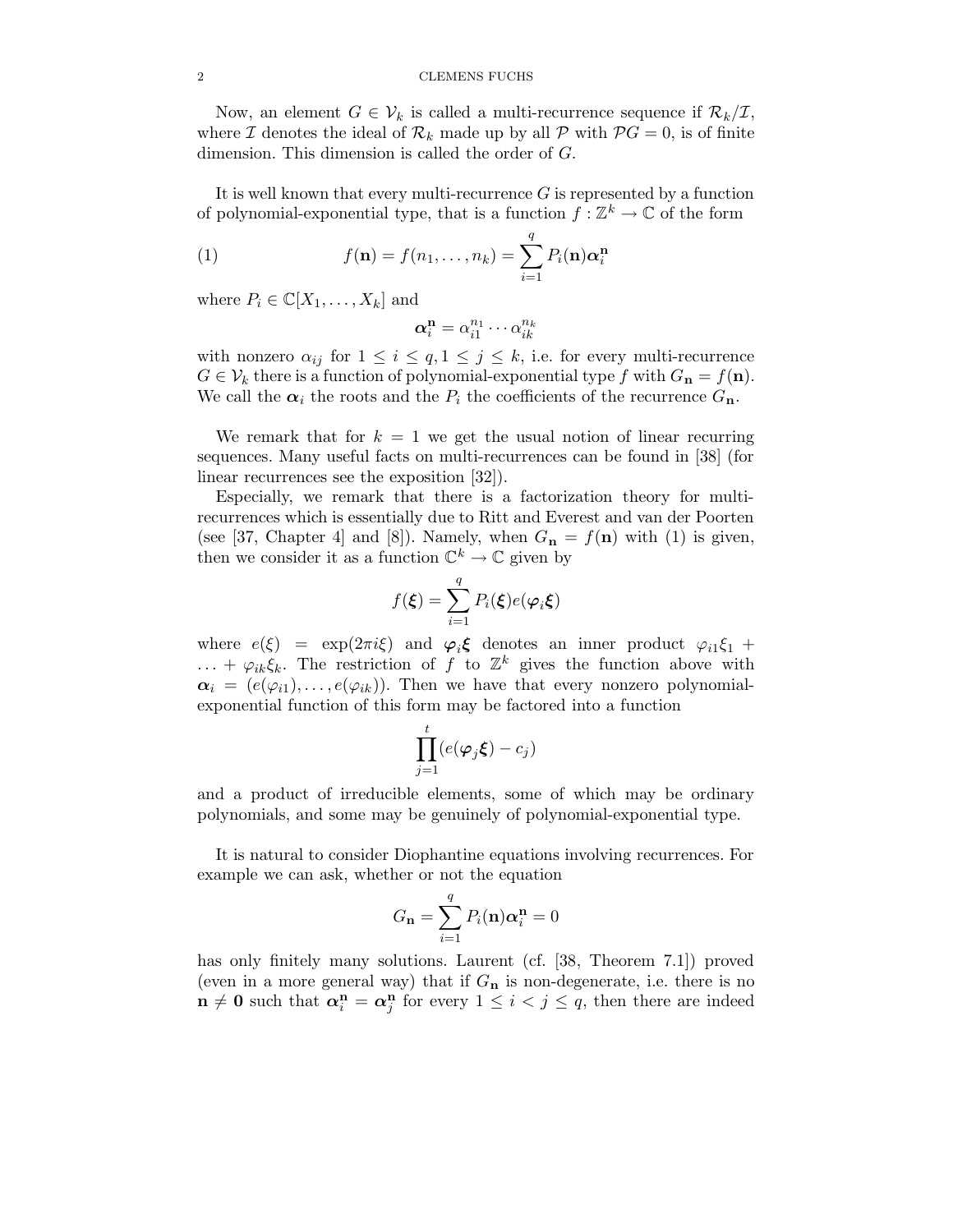only finitely many  $\mathbf{n} \in \mathbb{Z}^k$  with  $G_{\mathbf{n}} = 0$ .

Today much more is known on Diophantine equations where recurrences are involved. One major question was to find or to characterize all perfect powers in a given recurrence. First results were obtained for dimension  $k = 1$ , i.e. for usual linear recurrences  $G_n$ , especially for well-known sequences as the Lucas or Fibonacci sequence. We mention that it was only recently that Bugeaud, Mignotte and Siksek were able to calculate all perfect powers in the Lucas and Fibonacci sequence (cf. [3]). Later, the results were obtained with the applications of lower bounds for linear forms in logarithms of algebraic numbers (e.g. cf. [39, 40, 41, 30, 31, 15]). In 2000, Zannier [44] solved Pisot's d-th root conjecture that states that if a recurrence  $G_n$  is a d-th power in a fixed number field for all  $n$ , then it is identically equal to the  $d$ -th power of a linear recurring sequence. This also solves the general case, since Rumely and van der Poorten [35] showed how it can be reduced to the number field case.

Recently, a new development was started by Corvaja and Zannier (in [4, 6], see also [14, 10] for quantifications). They used the Subspace Theorem of W.M. Schmidt [36, 37] to obtain several new and surprising results. (For these results we refer to two recent surveys in [45, 11].) For example in [12] we characterized the solutions  $(n, y) \in \mathbb{N} \times \mathbb{Z}$  of polynomial-exponential equation of the form

(2) 
$$
G_n^{(0)}y^d + \ldots + G_n^{(d-1)}y + G_n^{(d)} = 0,
$$

where

(3)  
\n
$$
G_n^{(0)} = a_1^{(0)} \alpha_1^{(0)}^n + a_2^{(0)} \alpha_2^{(0)}^n + \ldots + a_{t^{(0)}}^{(0)} \alpha_{t^{(0)}}^{(0)}^n,
$$
\n
$$
\vdots
$$
\n
$$
G_n^{(d)} = a_1^{(d)} \alpha_1^{(d)^n} + a_2^{(d)} \alpha_2^{(d)^n} + \ldots + a_{t^{(d)}}^{(d)} \alpha_{t^{(d)}}^{(d)^n},
$$

with  $a_i^{(j)}$  $\alpha_i^{(j)}$  algebraic and  $\alpha_i^{(j)}$  $\alpha_1^{(j)}$  positive integers such that  $\alpha_1^{(j)} > \alpha_2^{(j)} > \ldots >$  $\alpha^{(j)}_{\scriptscriptstyle \pmb{i}^{(j)}}$  $t_{(j)}^{(j)}$  for all  $i = 1, ..., t^{(j)}$  and  $j = 0, ..., d$ . Let

.

(4) 
$$
\alpha = \max_{i=1,\dots,d} \left\{ \left( \frac{\alpha_1^{(i)}}{\alpha_1^{(0)\frac{d-i}{d}}} \right)^{\frac{1}{i}} \right\}
$$

This is the "dominant" root after a suitable variable transformation (see below) of the left hand side of (2). Under the additional assumption that the discriminant of the transformed equation does not vanish (cf. [12, p. 154]), it can be proved that there are finitely many linear recurrences  $H_n^{(1)}, \ldots, H_n^{(s)}$ such that for all solutions  $(n, y) \in \mathbb{N} \times \mathbb{Z}$  of (2) we either have

$$
H_n^{(i)} = 0
$$
 or  $y = H_n^{(j)}$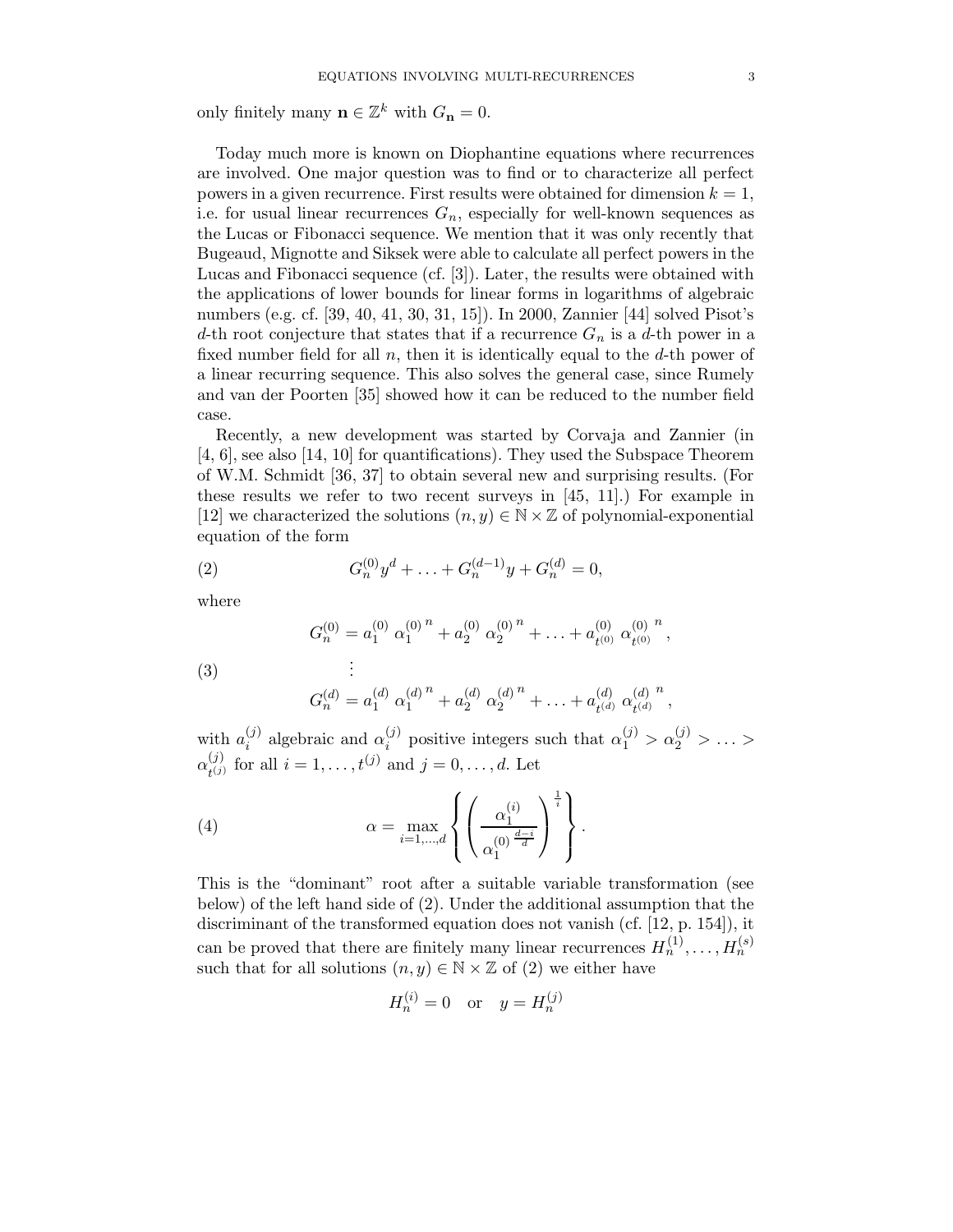for  $1 \leq i, j \leq s$ . Moreover, the set of n's lie in the union of finitely many arithmetic progressions. Later in [13] we generalized this result to the corresponding inequality.

All these results involved only one polynomial and one exponential variable. The next natural step is to consider more than one exponential variable and therefore to consider such equations involving multi-recurrences. Special equations in two or three exponential variables where considered by several authors, e.g. in [33, 34, 27, 28, 29, 43, 24, 25, 23].

Special attention was given to the question of determining perfect powers in a product of (usual) linear recurrences with respect to different variables. In [16, 2, 42, 17] Kiss, Brindza, Liptai and Szalay (for generalisations of these results see also [18, 20, 19, 26]) showed that, under some restrictions, if the product  $G_{n_1}^{(1)} \cdots G_{n_k}^{(k)} = y^d$  where  $G_n^{(i)}$  are linear recurrences with a single dominant root, then the exponent  $d$  of the power is bounded above by an effectively computable constant (the proof used Baker's method). The main new restriction to handle the several exponential variables was that  $\min\{n_1,\ldots,n_k\} > \gamma \cdot \max\{n_1,\ldots,n_k\}$  for some fixed  $0 < \gamma < 1$ . We will see that this condition appears also in our results below.

Corvaja and Zannier used their approach (which we already have mentioned above) to attack the problem for polynomial-exponential equations of the form  $f(a^n, y) = b^m$ , where  $a, b > 1$  are integers and  $f(x, y) \in \mathbb{Q}[x, y]$  is a polynomial that is monic in  $y$ . Under the assumption that the discriminant of  $f(x, y)$  with respect to y at  $x = 0$  does not vanish and  $a, b$  are not relatively prime they proved that infinite families of solutions must come from polynomial identities of the form  $f(x^h, p(x)) = cx^k$ . Moreover, they also gave a functional counterpart of this result, where they proved that all these identities can be found effectively.

The aim of the present paper is to find a suitable generalization of the above result to a Diophantine equation where multi-recurrences are involved, especially in the spirit of the results in [12]. Let  $f(x_0, \ldots, x_d, y) \in$  $\overline{\mathbb{Q}}[x_0,\ldots,x_d,y]$  (where  $\overline{\mathbb{Q}}$  denotes an algebraic closure of  $\mathbb{Q}$ ) and let  $G_{\mathbf{n}}^{(0)},\ldots,G_{\mathbf{n}}^{(d)}$  sequences of integers which are multi-recurrences, then we will consider the Diophantine equation

$$
f\left(G_{\mathbf{n}}^{(0)},\ldots,G_{\mathbf{n}}^{(d)},y\right)=0.
$$

From our general results we will also derive results for perfect powers of products of linear recurrences with respect to different variables.

### 2. NOTATIONS AND RESULTS

Let K be an algebraic number field. Denote its collection of places by  $M_K$ and let  $S$  be a finite set of absolute values of  $K$  containing the archimedean ones. For every place v of K we denote by  $|\cdot|_v$  a continuation of it to Q and normalize it "with respect to  $K$ ": according to this normalization, for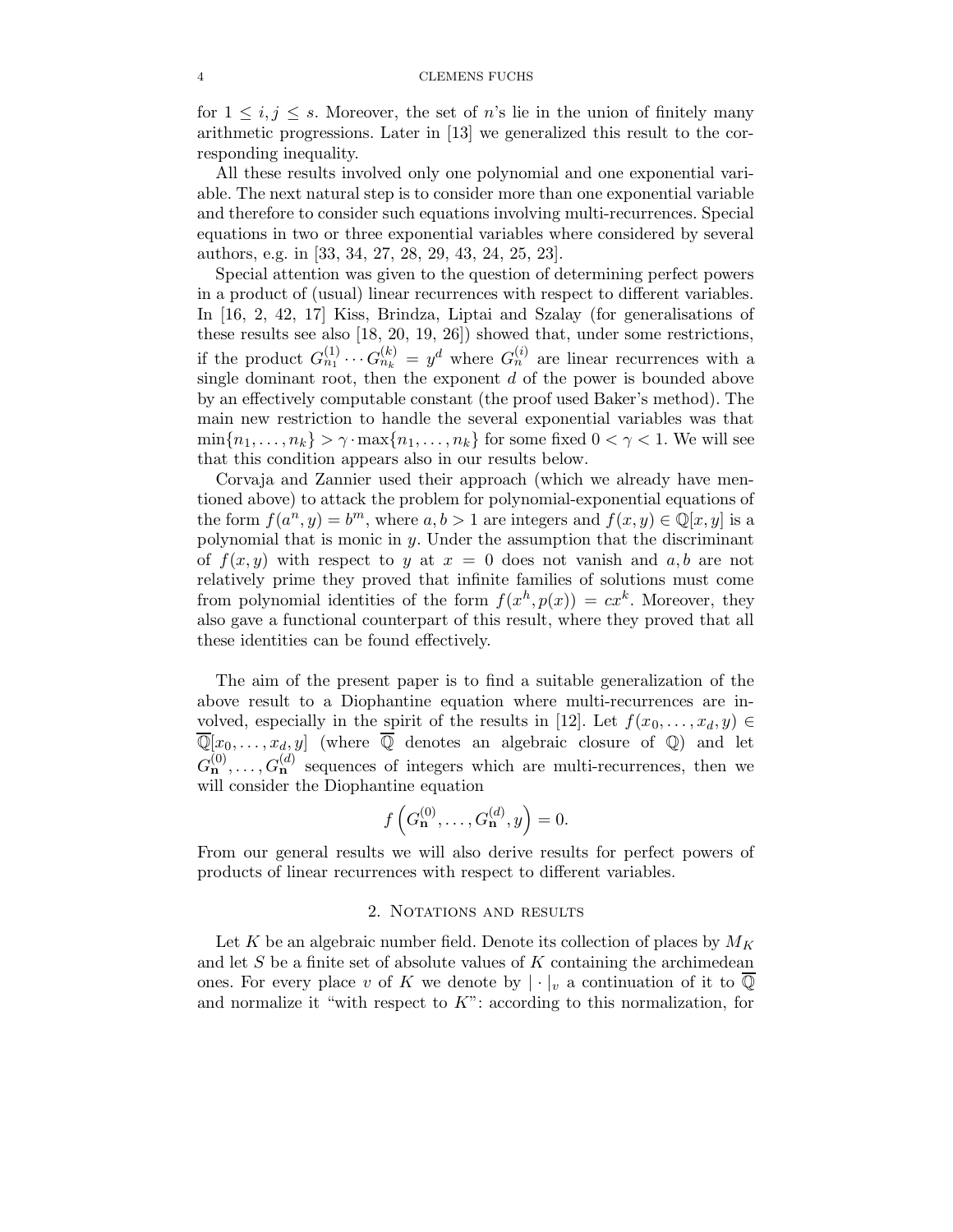$x \in K \setminus \{0\}$  the absolute logarithmic Weil height is

$$
h(x) = \sum_{v \in M_K} \log \max\{1, |x|_v\}
$$

and the Product formula

$$
(5) \qquad \prod_{v \in M_K} |x|_v = 1
$$

holds. We note that these conditions uniquely determine our normalizations. We fix a  $\nu \in M_K$  for the rest of the paper. Moreover, we set

$$
|\mathbf{x}|_{\nu} := \prod_{i=1}^k |x_i|_{\nu}
$$

for every vector  $\mathbf{x} = (x_1, \dots, x_k) \in K^k \setminus \{0\}$  and  $k \geq 1$ . Finally, the set  $\mathcal{O}_S$ of S-integers is defined as the set of elements  $x \in K$  with  $|x|_v \leq 1$  for all  $v \notin S$ .

Let  $d \geq 2$  be an integer and let  $G_{\mathbf{n}}^{(0)}, \ldots, G_{\mathbf{n}}^{(d)}$  be multi-recurrences of integers defined by

$$
G_{\mathbf{n}}^{(0)} = a_1^{(0)} \left( \alpha_1^{(0)} \right)^{\mathbf{n}} + \sum_{i=2}^{t^{(0)}} P_i^{(0)}(\mathbf{n}) \left( \alpha_i^{(0)} \right)^{\mathbf{n}}
$$

$$
\vdots
$$

 $(6)$ 

$$
G_{\mathbf{n}}^{(d)} = a_1^{(d)} \left( \alpha_1^{(d)} \right)^{\mathbf{n}} + \sum_{i=2}^{t^{(d)}} P_i^{(d)}(\mathbf{n}) \left( \alpha_i^{(d)} \right)^{\mathbf{n}},
$$

where  $a_1^{(j)} \in K \backslash \{0\}, P_i^{(j)}$  $\alpha_i^{(j)}(x_1,\ldots,x_k) \in K[x_1,\ldots,x_k]$  and  $\boldsymbol{\alpha}_i^{(j)} \in K^k$  satisfy a *dominant root condition* with respect to  $\nu$ , i.e.

(7) 
$$
\left|\boldsymbol{\alpha}_1^{(j)}\right|_{\nu} > \left|\boldsymbol{\alpha}_i^{(j)}\right|_{\nu}, \text{ for all } i = 2, \ldots, t^{(j)}, j = 0, \ldots, d.
$$

Now we consider the Diophantine equation

(8) 
$$
G_{\mathbf{n}}^{(0)}y^{d} + \ldots + G_{\mathbf{n}}^{(d-1)}y + G_{\mathbf{n}}^{(d)} = 0.
$$

Let  $f(x_0, \ldots, x_d, y) := x_0 y^d + \ldots + x_{d-1} y + x_d$  be fixed for the rest of the paper. So the above equation becomes

$$
f\left(G_{\mathbf{n}}^{(0)},\ldots,G_{\mathbf{n}}^{(d)},y\right)=0.
$$

Let  $\boldsymbol{\alpha}_1^{(j)} = (\alpha_1^{(j)})$  $\alpha_k^{(j)}, \ldots, \alpha_k^{(j)}$  $\binom{U}{k}$  and A be the set of all elements  $\gamma$  of the form

$$
\gamma = \left( \left( \frac{\alpha_1^{(j)}}{\left( \alpha_1^{(0)} \right)^{\frac{d-j}{d}}} \right)^{\frac{1}{j}}, \dots, \left( \frac{\alpha_k^{(j)}}{\left( \alpha_k^{(0)} \right)^{\frac{d-j}{d}}} \right)^{\frac{1}{j}} \right)
$$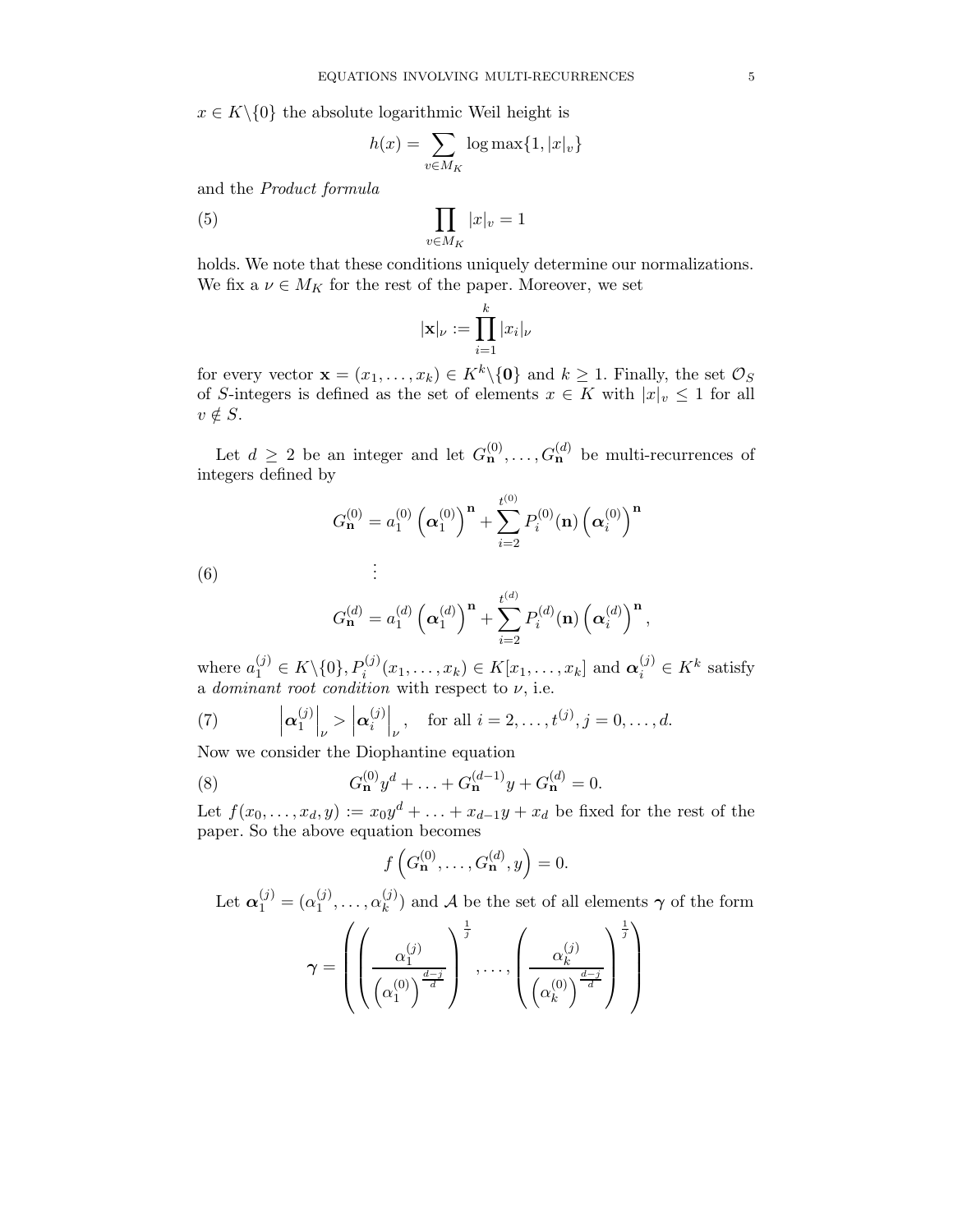for  $j = 1, \ldots, d$ , where for the *l*-th roots we always take the main value, i.e. the usual positive real l-th root of the absolute value and the l-th fraction of the argument from  $[0, 2\pi]$ . We enlarge K at once such that it contains all the components of these vectors, as well as the d-th roots of the components of  $\alpha_1^{(0)}$ <sup>(0)</sup>. Now let  $\alpha \in \mathcal{A}$  so that  $|\alpha|_{\nu} = \max\{|\gamma|_{\nu} : \gamma \in \mathcal{A}\}\.$  Moreover, we assume that

(9) there is exactly one such 
$$
\alpha \in \mathcal{A}
$$
.

Finally, we consider the variable transformation

$$
y = \frac{\alpha^{n}}{\left(\left(\alpha_{1}^{(0)}\right)^{\frac{1}{d}}\right)^{\mathbf{n}}} z
$$
\nwhere  $\left(\alpha_{1}^{(0)}\right)^{\frac{1}{d}} = \left(\left(\alpha_{1}^{(0)}\right)^{\frac{1}{d}}, \dots, \left(\alpha_{k}^{(0)}\right)^{\frac{1}{d}}\right)$ . Then consider\n  
\n(10)\n
$$
\frac{1}{\alpha^{d\mathbf{n}}} f\left(G_{\mathbf{n}}^{(0)}, \dots, G_{\mathbf{n}}^{(d)}, \frac{\alpha^{n}}{\left(\left(\alpha_{1}^{(0)}\right)^{\frac{1}{d}}\right)^{\mathbf{n}}} z\right).
$$

This is a polynomial in z whose coefficients are again multi-recurrences. We denote by  $\gamma_1, \ldots, \gamma_r$  the different roots of these multi-recurrences that are different from  $(1, \ldots, 1)^n = 1$ . By identifying the expressions  $\gamma_i^n$  $\binom{\mathbf{n}}{i}$  in  $(10)$ by a new variable  $x_{n+i}$ , we get a polynomial (linear in  $x_{n+1}, \ldots, x_{n+r}$ )  $g(\mathbf{x}, x_{n+1}, \ldots, x_{n+r}, z) \in K[\mathbf{x}, x_{n+1}, \ldots, x_{n+r}, z]$  such that

$$
g(\mathbf{n}, \boldsymbol{\gamma}_1^{\mathbf{n}}, \dots, \boldsymbol{\gamma}_r^{\mathbf{n}}, z) = \frac{1}{\boldsymbol{\alpha}^{d\mathbf{n}}} f\left(G_{\mathbf{n}}^{(0)}, \dots, G_{\mathbf{n}}^{(d)}, \frac{\boldsymbol{\alpha}^{\mathbf{n}}}{\left(\left(\boldsymbol{\alpha}_1^{(0)}\right)^{\frac{1}{d}}\right)^{\mathbf{n}}}z\right).
$$

We denote the discriminant of g with respect to z evaluated at  $(0, \ldots, 0)$  by

$$
D\left(G_{\mathbf{n}}^{(0)},\ldots,G_{\mathbf{n}}^{(d)}\right):=\mathrm{disc}_z(g)(0,\ldots,0).
$$

We are now in the position to formulate our main result. Our aim is to prove that all solutions of (8) can be parametrized by finitely many multi-recurrences (in concrete terms this means that there are only finitely many solutions, apart from "trivial" cases).

THEOREM 1. Let  $d \geq 2$  and let  $G_{\mathbf{n}}^{(0)}, \ldots, G_{\mathbf{n}}^{(d)}$  be defined as in (6). Moreover, we assume  $(7)$  and  $(9)$  and that

(11) 
$$
D\left(G_{\mathbf{n}}^{(0)},\ldots,G_{\mathbf{n}}^{(d)}\right)\neq 0.
$$

Then there exist finitely many recurrences  $H_{\mathbf{n}}^{(1)}, \ldots, H_{\mathbf{n}}^{(s)}$  with algebraic coefficients and algebraic roots and an effectively computable constant  $C < 1$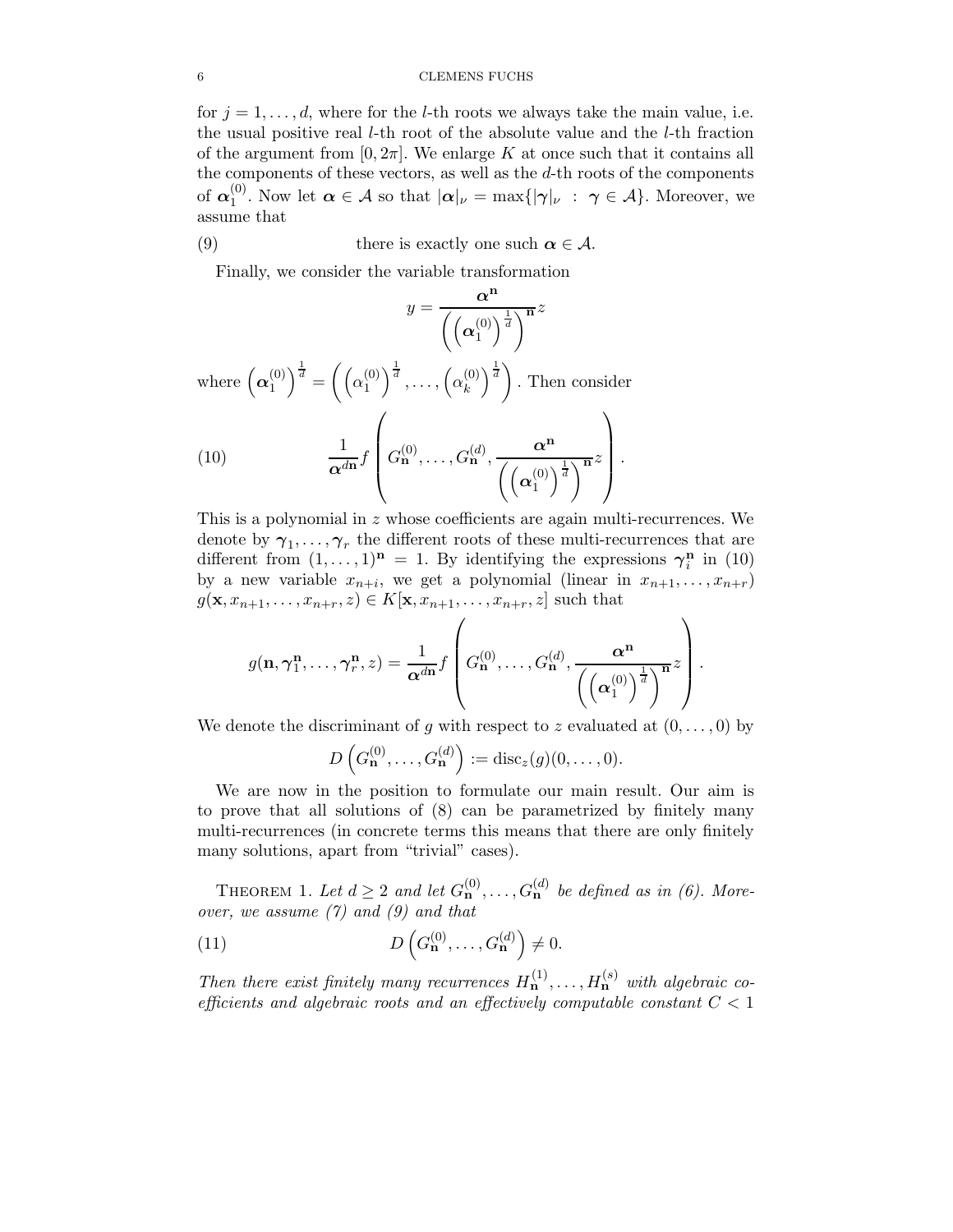such that for every fixed  $C < \gamma < 1$  and for all solutions  $(n_1, \ldots, n_k, y) \in$  $\mathbb{N}^k\times\mathbb{Z}$  of the equation

$$
f\left(G_{\mathbf{n}}^{(0)},\ldots,G_{\mathbf{n}}^{(d)},y\right) = G_{\mathbf{n}}^{(0)}y^{d} + \ldots + G_{\mathbf{n}}^{(d-1)}y + G_{\mathbf{n}}^{(d)} = 0
$$

with  $\min\{n_1,\ldots,n_k\} \geq \gamma \cdot \max\{n_1,\ldots,n_k\}$  we either have

$$
H_{\mathbf{n}}^{(i)} = 0 \quad or \quad y = H_{\mathbf{n}}^{(j)}
$$

for certain  $1 \leq i, j \leq s$ , respectively.

This result is a generalisation of the main result in [12] to the case of multi-recurrences defined over a number field. Observe that in the case  $k = 1$  and  $G_n^{(i)}$  a power sum with integral roots, conditions (7) and (9) are automatically satisfied. Some more remarks are in order.

Remark 1. We remark that this result is only a partial generalisation of the main result in [5]. The restriction comes from the condition that we only consider those solutions with  $\min\{n_1, \ldots, n_k\} \geq \gamma \cdot \max\{n_1, \ldots, n_k\}$ for a certain  $\gamma$  < 1. E.g. for the equation  $y^2 = 1 + 2^n + 4^m$  the theorem can be applied (with  $\nu = 2$ ) but gives the conclusion only for all  $(m, n)$ with  $\min\{m, n\} > \frac{1}{2} \max\{m, n\}$ . Let us mention here that the equation  $y^2 = 1 + 2^n + 2^m$  was completely solved by Szalay [43].

The most critical open example to be solved completely is  $y^2 = 1 + 3^n + 2^m$ . Here our theorem gives the result (with  $\nu = \infty$ ) only for all  $(m, n)$  with  $\min\{m, n\} > \frac{\log 2}{\log 3} \max\{m, n\}$  (compare with the remark in [7, p. 79]).

Remark 2. We mention that the assumption of (9) as well as  $\min\{n_1,\ldots,n_k\} \geq \gamma \cdot \max\{n_1,\ldots,n_k\}$  assure in some sense that we have a domiant root, namely that we do not have two different exponential terms which have the same absolute value  $\nu$  for all  $(n_1, \ldots, n_k)$ . In this sense they are not new restrictions, but suitable generalisations of the old.

In fact Theorem 1 is obtained by using the following result which is interesting on its own.

THEOREM 2. Let  $d \geq 2$  and  $g(x_1, \ldots, x_d, z) \in K[x_1, \ldots, x_d, z]$  such that  $\deg_z g = \deg g(0,\ldots,0,z) = d$ . Assume further that

$$
\frac{\partial g}{\partial z}(0,\ldots,0,z_i)\neq 0,
$$

where  $z_i$  are the roots of  $g(0,\ldots,0,z)$  for  $i=1\ldots,d$ . Let  $G^{(1)}_{n},\ldots,G^{(d)}_{n}$  be multi-recurrences with coefficients and roots in K and assume that  $|\alpha|_{\nu} < 1$ for every root  $\boldsymbol{\alpha}$ . Then there exist finitely many recurrences  $H_{\mathbf{n}}^{(1)},\ldots,H_{\mathbf{n}}^{(s)}$ with algebraic coefficients and algebraic roots and an effectively computable constant  $C < 1$  such that for every fixed  $C < \gamma < 1$  and for all solutions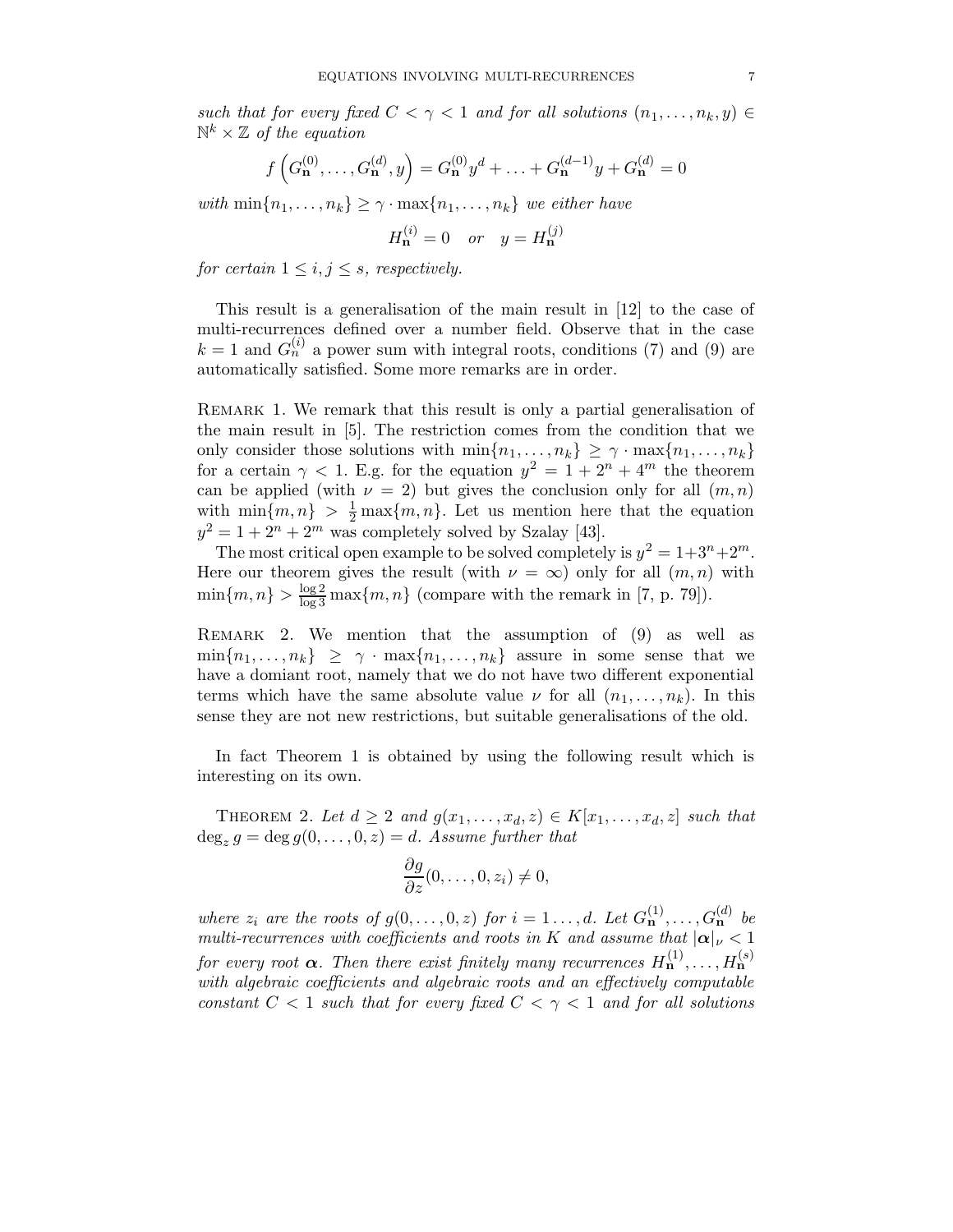$(n_1, \ldots, n_k, z) \in \mathbb{N}^k \times \mathcal{O}_S$  of the equation

$$
g\left(G_{\mathbf{n}}^{(1)},\ldots,G_{\mathbf{n}}^{(d)},z\right)=0
$$

with  $\min\{n_1, \ldots, n_k\} \geq \gamma \cdot \max\{n_1, \ldots, n_k\}$  we either have

$$
H_{\mathbf{n}}^{(i)} = 0 \quad or \quad z = H_{\mathbf{n}}^{(j)}
$$

for certain  $1 \leq i, j \leq s$ , respectively.

Some more remarks are in order.

REMARK 3. We give an impression what  $C$  in Theorem 2 looks like. For  $\boldsymbol{\alpha} = (\alpha_1, \dots, \alpha_k) \in K^k$  let  $S(\boldsymbol{\alpha})$  be the set of all indices such that  $|\alpha_i|_{\nu} < 1$ and  $L(\boldsymbol{\alpha})$  all indices with  $|\alpha_i|_{\nu} \geq 1$ . Then

$$
C := \max \left\{ \frac{\sum_{i \in L(\boldsymbol{\alpha})} \log |\alpha_i|_{\nu}}{\sum_{i \in S(\boldsymbol{\alpha})} \log |\alpha_i|_{\nu}!} : \ \boldsymbol{\alpha} \text{ root of one of the } G_{\mathbf{n}}^{(i)}, i = 0, \ldots, d \right\}.
$$

This choice assures that  $|\alpha^n|_{\nu} \to 0$  with  $\min\{n\} \to \infty$ . Observe that if additionally  $|\alpha_i|_{\nu} \leq 1$  for every  $i = 1, ..., k$ , then  $C = 0$  and thus every  $0 < \gamma < 1$  can be taken.

Remark 4. For the proof we use a recent very powerful result by Corvaja and Zannier [7] which is itself a consequence of the Subspace Theorem by W.M. Schmidt (cf. [36, 37]). We remark that by using quantitative versions of the Subspace Theorem (e.g. due to Evertse [9]) it is possible to give an explicit upper bound for the number of recurrences  $H_{\mathbf{n}}$  in the statement above.

Remark 5. By assuming non-degeneracy conditions for the roots of the multi-recurrences  $G_{\mathbf{n}}^{(i)}$  we could get rid of the first conclusion and get a finite set of possible solutions instead. We also remark that we cannot say anything on the set of n's in the second part of the conclusion as in the linear case not even in simple cases (compare with [38, Conjecture 11.6]).

REMARK 6. In fact all the solutions of the form  $y = H_n$  in the theorem above come from a polynomial solution  $h(x_1, \ldots, x_d) \in K[x_1, \ldots, x_d]$  of the equation  $g(x_1, \ldots, x_d, y) = 0$ , hence

$$
g(x_1,\ldots,x_d,h(x_1,\ldots,x_d))=0
$$

as functions in  $K[\mathbf{u}H]$  for a coset  $\mathbf{u}H \subset \mathbf{G}_m^d(K)$ . This reduces the problem of finding these infinite families of solutions and deciding whether they exist at all to a question of polynomial functions in  $\mathbf{G}_m^d(K)$ .

We now turn to a special case which will follow immediately from Theorem 2 and which was considered earlier in the literature.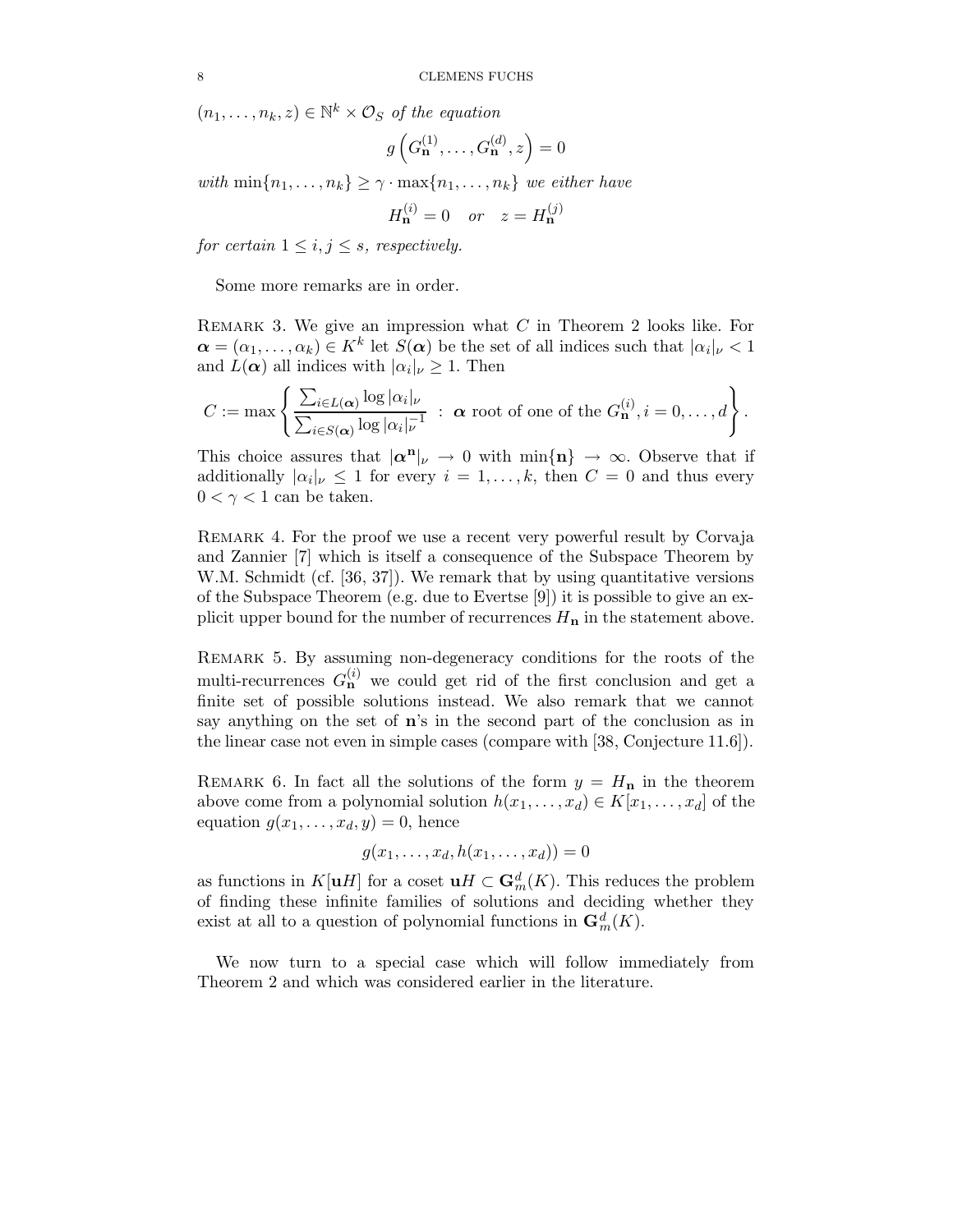COROLLARY 1. Let  $d \geq 2$  and  $G_{n_1}^{(1)}, \ldots, G_{n_k}^{(k)}$  be linear recurrences defined as in (6) with (7). Let  $0 < \gamma < 1$  be fixed. Then there exist finitely many recurrences  $H_{\mathbf{n}}^{(1)}, \ldots, H_{\mathbf{n}}^{(s)}$  with algebraic coefficients and algebraic roots such that for all solutions  $(\mathbf{n}, y) = (n_1, \dots, n_k, y) \in \mathbb{N}^k \times \mathbb{Z}$  of the equation

$$
G_{n_1}^{(1)}G_{n_2}^{(2)}\cdots G_{n_k}^{(k)}=y^d
$$

with  $\min\{n_1,\ldots,n_k\} \geq \gamma \cdot \max\{n_1,\ldots,n_k\}$  we either have

$$
H_{\mathbf{n}}^{(i)} = 0 \quad or \quad y = H_{\mathbf{n}}^{(j)}
$$

for certain  $1 \leq i, j \leq s$ , respectively.

At the end we consider the case of two exponential variables, i.e.  $k = 2$ . Here we prove the following generalisation of the main result in [12].

COROLLARY 2. Let  $d \geq 2$  and  $G_n^{(0)}, G_n^{(1)}, \ldots, G_n^{(d)}$  be linear recurrences as defined in (3) and let  $G_n^{(0)} = 1$ . Let  $\alpha$  be given by (4). Moreover, let  $H_m = b_1\beta^m + b_2\beta^m_2 + \ldots + b_s\beta^m_s$  with algebraic  $b_1, \ldots, b_s$  and integers  $\beta >$  $\beta_2 > \ldots > \beta_s$ . Assume that

$$
D\left(G_n^{(0)},\ldots,G_n^{(d)}\right)\neq 0.
$$

Then there exist finitely many multi-recurrences  $H_{(m)}^{(1)}$  $\chi^{(1)}_{(m,n)}, \ldots, H^{(s)}_{(m)}$  $\binom{(s)}{(m,n)}$  with algebraic coefficients and algebraic roots such that for all solutions  $(m, n, y) \in$  $\mathbb{N}^2 \times \mathbb{Z}$  of the equation

$$
y^{d} + G_n^{(1)}y^{d-1} + \ldots + G_n^{(d)} = H_m,
$$

with  $\frac{m \log \beta}{nd \log \alpha} \rightarrow 1$  we either have

$$
H_{(m,n)}^{(i)} = 0 \quad or \quad y = H_{(m,n)}^{(j)}
$$

for certain  $1 \leq i, j \leq s$ , respectively.

Observe that this does not follow just by an application of Theorem 2, since it would only hold for  $\min\{m, n\} > \frac{d \log \alpha}{\log \beta} \max\{m, n\}$  or  $\frac{\log \beta}{d \log \alpha} \max\{m, n\}$  depending on  $\alpha^d < \beta, \alpha^d > \beta$ , respectively. For the proof we use Theorem 2 as well as the main result in [13]. We remark that this strategy is similar to that of the proof of the result in [5].

The major open problems in all the results of course are to remove the condition  $\min\{n_1,\ldots,n_k\} \geq \gamma \cdot \max\{n_1,\ldots,n_k\}$  and the assumption on the existence of a single dominant root.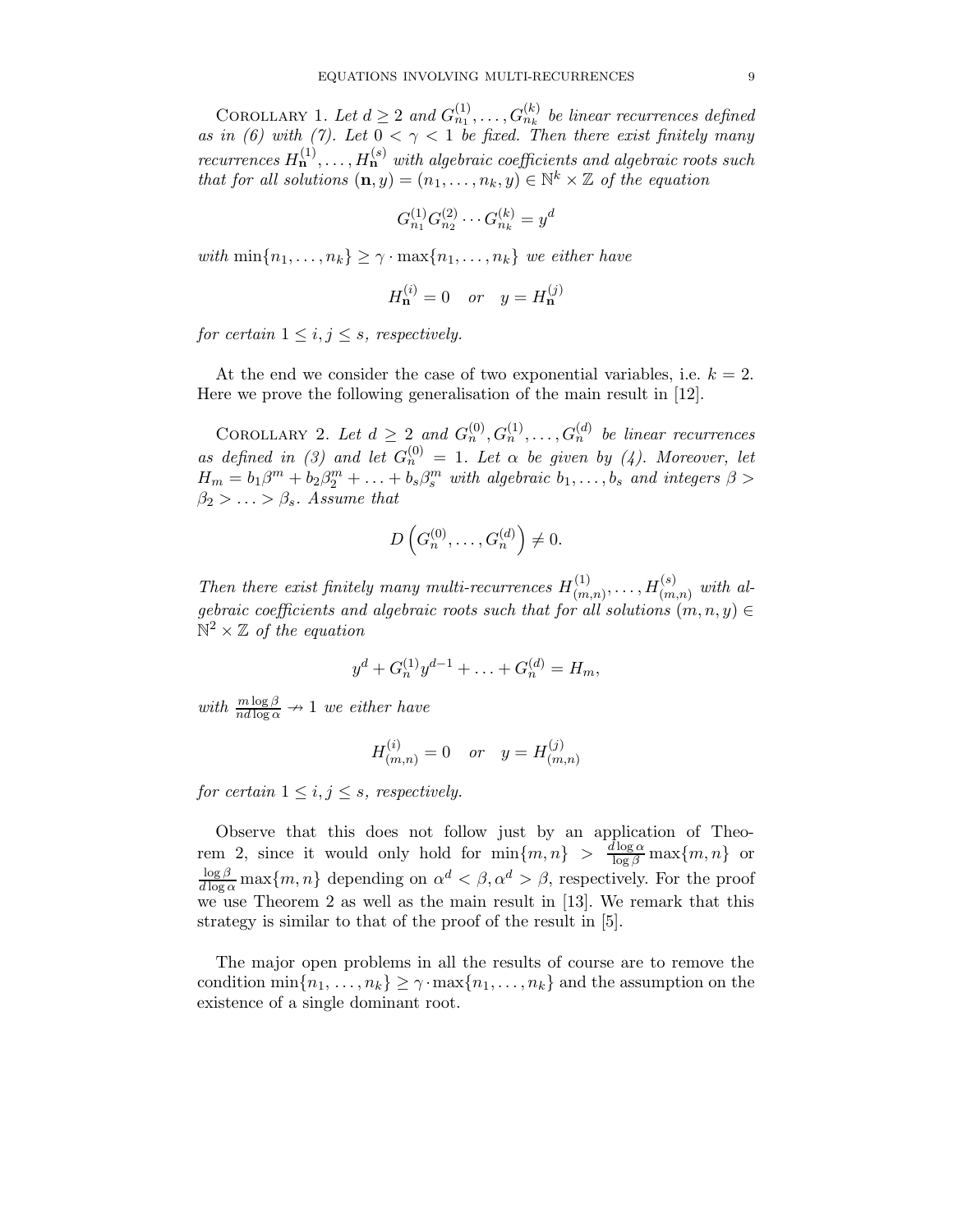## 3. Proof of Theorem 1

We will reduce the assertion to the statement of Theorem 2. To do so we only have to show that under our assumptions the quantities  $\gamma_1, \ldots, \gamma_r$ defined by (10) have  $|\gamma_i|_{\nu} < 1$ . Then by applying Theorem 2 the statement follows. Observe that since we have assumed that all dominant roots in (6) are simple it follows that powers of **n** only appear together with some  $\gamma_i^{\hat{n}}$ i and therefore Theorem 2 is really applicable.

We assume that

$$
\boldsymbol{\alpha} = \left( \left( \frac{\alpha_1^{(l)}}{\left( \alpha_1^{(0)} \right)^{\frac{d-l}{d}}} \right)^{\frac{1}{l}}, \dots, \left( \frac{\alpha_k^{(l)}}{\left( \alpha_k^{(0)} \right)^{\frac{d-l}{d}}} \right)^{\frac{1}{l}} \right)
$$

for some  $1 \leq l \leq d$ . Observe that by assumption (9) this is the only element in  $A$  with this property. Thus we have

$$
|\alpha|_{\nu} = \prod_{i=1}^k \left| \left(\frac{\alpha_i^{(l)}}{\left(\alpha_i^{(0)}\right)^{\frac{d-l}{d}}}\right)^{\frac{1}{l}}\right|_{\nu} \ge \prod_{i=1}^k \left| \left(\frac{\alpha_i^{(j)}}{\left(\alpha_i^{(0)}\right)^{\frac{d-j}{d}}}\right)^{\frac{1}{j}}\right|_{\nu}
$$

for every  $1 \leq j \leq d$ . It is clear that we only have to investigate how the dominant roots transform by using our variable transformation. The dominant root in the coefficient of  $z^d$  (that is a multi-recurrence) is clearly  $\boldsymbol{\alpha}^d$  (here and below the exponentiation is meant coordinatewise). The dominant root in the coefficient of  $z^{d-j}$  is

$$
\frac{\alpha^{(d-j)n}}{\left(\alpha_1^{(0)}\right)^{\frac{d-j}{d}n}}\left(\alpha_1^{(j)}\right)^n = \left(\frac{\alpha_i^{(j)}}{\left(\alpha_i^{(0)}\right)^{\frac{d-j}{d}}}\frac{\left(\alpha_i^{(l)}\right)^{\frac{d-j}{l}}}{\left(\alpha_i^{(0)}\right)^{\frac{(d-l)(d-j)}{ld}}} \; : \; i = 1,\ldots,k\right)^n.
$$

Thus for its valuation we have

$$
\prod_{i=1}^k \left| \frac{\alpha_i^{(j)}}{\left(\alpha_i^{(0)}\right)^{\frac{d-j}{d}} \left(\alpha_i^{(0)}\right)^{\frac{d-j}{(d)}}} \right|_{\nu} \leq \prod_{i=1}^k \left| \frac{\left(\alpha_i^{(l)}\right)^{\frac{j}{l}}}{\left(\alpha_i^{(0)}\right)^{\frac{(d-l)(d-j)}{ld}}} \right|_{\nu}
$$
\n
$$
= \prod_{i=1}^k \left| \frac{\left(\alpha_i^{(l)}\right)^{\frac{1}{l}}}{\left(\alpha_i^{(0)}\right)^{\frac{1}{l}}}\right|_{\nu}^d = |\alpha^d|_{\nu}.
$$

It follows that the valuation is at most that of  $\alpha^d$  and equality can only appear if the root is equal to  $\alpha^d$  by what we have said above (using condition (9)). Thus it follows that in (10) we indeed have - for all roots appearing in the multi-recurrences that are the coefficients of the polynomial in  $z$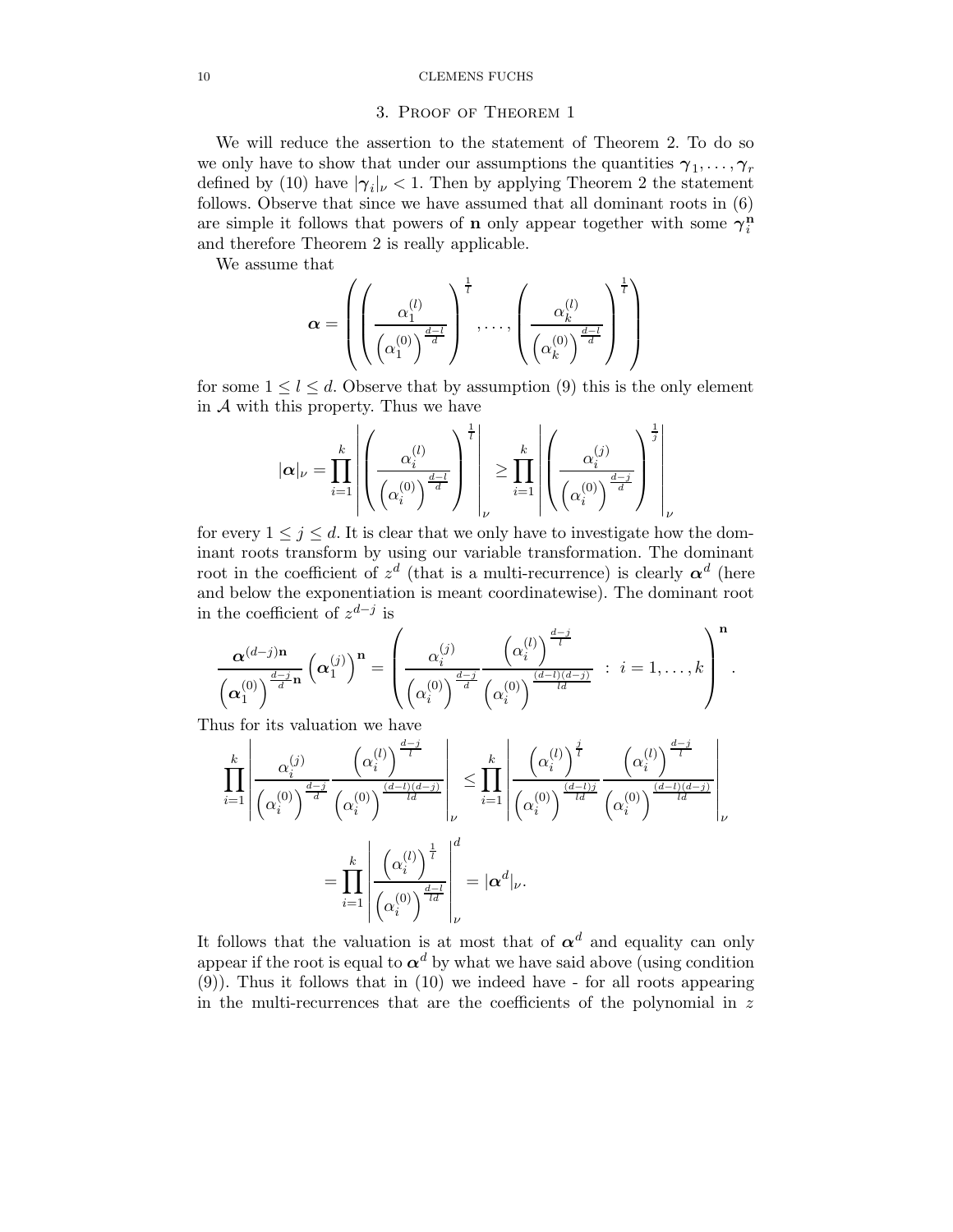and which are different from  $(1, \ldots, 1)^n = 1$ , which we have denoted by  $\boldsymbol{\gamma}_1,\dots,\boldsymbol{\gamma}_r,$  - that

$$
|\boldsymbol{\gamma}_i|_{\nu}<1,
$$

for all  $i = 1, \ldots, r$ . Therefore the result follows once we have established Theorem 2. Observe that  $z$  is an  $S$ -integer since

$$
y = \frac{\alpha^n}{\left(\left(\alpha_1^{(0)}\right)^{\frac{1}{d}}\right)^n} \leq \mathbb{Z},
$$

if S is chosen such that all components of  $\left(\boldsymbol{\alpha}_1^{(0)}\right)$  $\binom{0}{1}$  $\frac{1}{d}$  and  $\alpha$  are *S*-units.  $\square$ 

# 4. Proof of Theorem 2

In the sequel  $C_1, C_2, \ldots$  will denote positive numbers depending only on g and on the coefficients and roots of  $G_{\mathbf{n}}^{(1)}, \ldots, G_{\mathbf{n}}^{(d)}$ .

We start by mentioning that the solutions of the form  $(n, 0)$  are given by

$$
H_{\mathbf{n}} := g(G_{\mathbf{n}}^{(1)}, \dots, G_{\mathbf{n}}^{(d)}, 0) = 0.
$$

Moreover, the equation is satisfied for every  $z \in \mathcal{O}_S$  if

$$
G_{\mathbf{n}}^{(1)} = \ldots = G_{\mathbf{n}}^{(d)} = 0.
$$

Therefore, we may restrict to solutions  $(\mathbf{n}, z) \in \mathbb{N}^k \times \mathcal{O}_S$  where neither of these two possiblities occur. From now on we will look at a subsequence of all remaining solutions, which we will denote by  $(\mathbf{n}, z_{\mathbf{n}}) \in \mathbb{N}^k \times \mathcal{O}_S$  with  $\mathbf{n} \in \Sigma \subseteq \mathbb{N}^k$ . We also remark that if  $\min\{\mathbf{n}\} = \min\{n_1, \ldots, n_k\}$  is bounded, then we proceed as follows: by considering several cases independently by fixing the finitely many choices of the variables  $n_i$  with  $n_i = \min\{\mathbf{n}\}\$ , we can reduce the problem to a lower dimensional problem involving fewer variables, where for the remaining variables we have that the minimum goes to infinity. Thus we may at once assume that  $\min\{\mathbf{n}\}\to\infty$ .

Without loss of generality we may also assume that

$$
G_{\mathbf{n}}^{(i)} = \mathbf{n}^{\mathbf{a}_i} \boldsymbol{\gamma}_i^{\mathbf{n}}
$$

where  $\mathbf{a}_i = (a_{1i}, \dots, a_{ki}) \in \mathbb{N}^k$  and  $\gamma_i \in K^k$  with  $|\gamma_i|_{\nu} < 1$  for  $i = 1, \dots, d$ . This can be achieved by using a suitable polynomial  $\tilde{g}$  with additional variables instead of  $q$  which satisfies the same conditions as  $q$ .

Next we show that  $|\gamma_i|_{\nu} < 1$  implies that

$$
|\mathbf{n}^{\mathbf{a}_i}\boldsymbol{\gamma}_i^{\mathbf{n}}|_\nu\longrightarrow 0\quad\text{for}\quad\min\{\mathbf{n}\}\to\infty
$$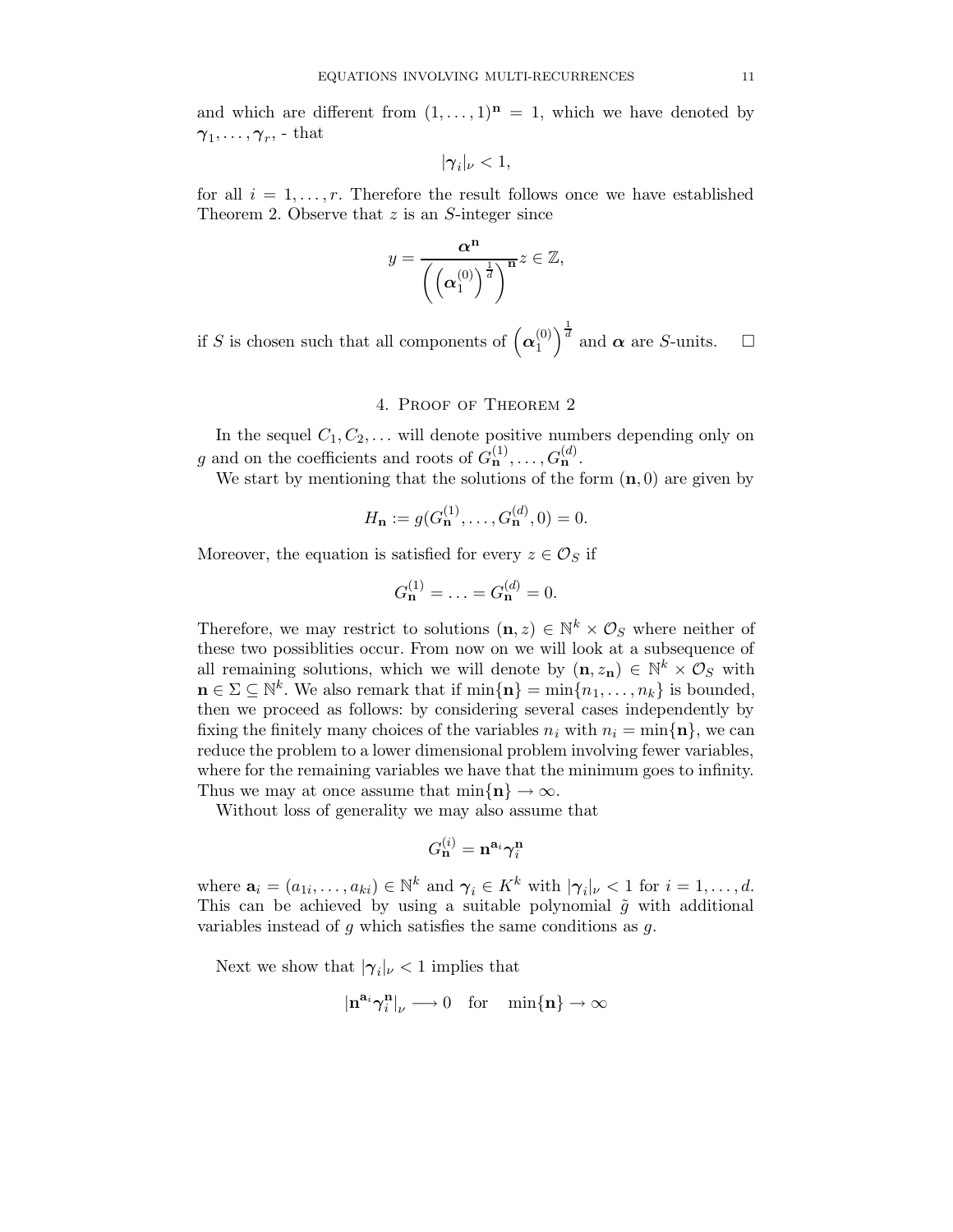(compare with Remark 2). For  $\gamma_i = (\gamma_{1i}, \dots, \gamma_{ki}) \in K^k$  let  $S(\gamma_i)$  be the set of all indices such that  $|\gamma_{ji}|_{\nu} < 1$  and  $L(\gamma_i)$  all indices with  $|\gamma_{ji}|_{\nu} \geq 1$ . Then

$$
|\gamma_i^n|_{\nu} \leq \prod_{j \in S(\gamma_i)} |\gamma_{ji}|_{\nu}^{\min\{n\}} \prod_{j \in L(\gamma_i)} |\gamma_{ji}|_{\nu}^{\max\{n\}} \leq \left(\prod_{j \in S(\gamma_i)} |\gamma_{ji}|_{\nu} \prod_{j \in L(\gamma_i)} |\gamma_{ji}|_{\nu}^{\frac{1}{n}}\right)^{\min\{n\}} = C_1^{\min\{n\}},
$$

where  $C_1 < 1$ . This is true for

$$
\gamma > \frac{\sum_{j \in L(\boldsymbol{\gamma}_i)} \log |\gamma_{ji}|_{\nu}}{\sum_{j \in S(\boldsymbol{\gamma}_i)} \log |\gamma_{ji}|_{\nu}^{-1}}
$$

where the number on the right hand side is  $\langle 1 \text{ since } |\gamma_i|_{\nu} \langle 1 \rangle$ . From this we conclude that

$$
|\mathbf{n}^{\mathbf{a}_i}\pmb{\gamma}_i^{\mathbf{n}}|_\nu\longrightarrow 0
$$

if

$$
\gamma > C := \max \left\{ \frac{\sum_{j \in L(\gamma_i)} \log |\gamma_{ji}|_{\nu}}{\sum_{j \in S(\gamma_i)} \log |\gamma_{ji}|_{\nu}^{-1}} : i = 0, \ldots, d \right\}.
$$

Observe that from here it is trivial that if we additionally have  $|\gamma_{ji}|_{\nu} \leq 1$ for all  $j = 1, \ldots, k$ , then  $C = 0$  and the above conclusion is trivially true.

The sequence  $(z_n)_{n \in \Sigma}$  must be bounded with respect to  $\nu$ . This follows e.g. by the same argument as in [12, p. 162] since

$$
g\left(\mathbf{n}^{\mathbf{a}_1}\boldsymbol{\gamma}^{\mathbf{n}}_1,\ldots,\mathbf{n}^{\mathbf{a}_d}\boldsymbol{\gamma}^{\mathbf{n}}_d,z_{\mathbf{n}}\right)=0
$$

and therefore all solutions  $(n, z_n)$  lie in the union of arbitrarily small neighborhoods of the solutions of

$$
g(0,\ldots,0,z)=0
$$

at least if  $\min\{n\}$  is large enough. Here we use that the leading coefficient of g with respect to z does not go to 0 in  $K_{\nu}$  as  $\min\{\mathbf{n}\}\to\infty$ .

Now we apply a suitable version of the implicit function theorem. The basic form of the implicit function theorem is the assertion that a function in  $d + 1$  variables, of sufficient smoothness, satisfying an appropriate nondegeneracy condition, can be used to define one of the variables as a function of the other d variables. Here we will consider the implicit function theorem over a field of characteristic zero and with respect to the absolute value  $\nu$ .

THEOREM 3 (IMPLICIT FUNCTION THEOREM). Let  $g(\mathbf{X},Z) \in K[\mathbf{X},Z]$ be a polynomial. Suppose that

$$
\frac{\partial g}{\partial Z}(\mathbf{0}, z_0) \neq 0,
$$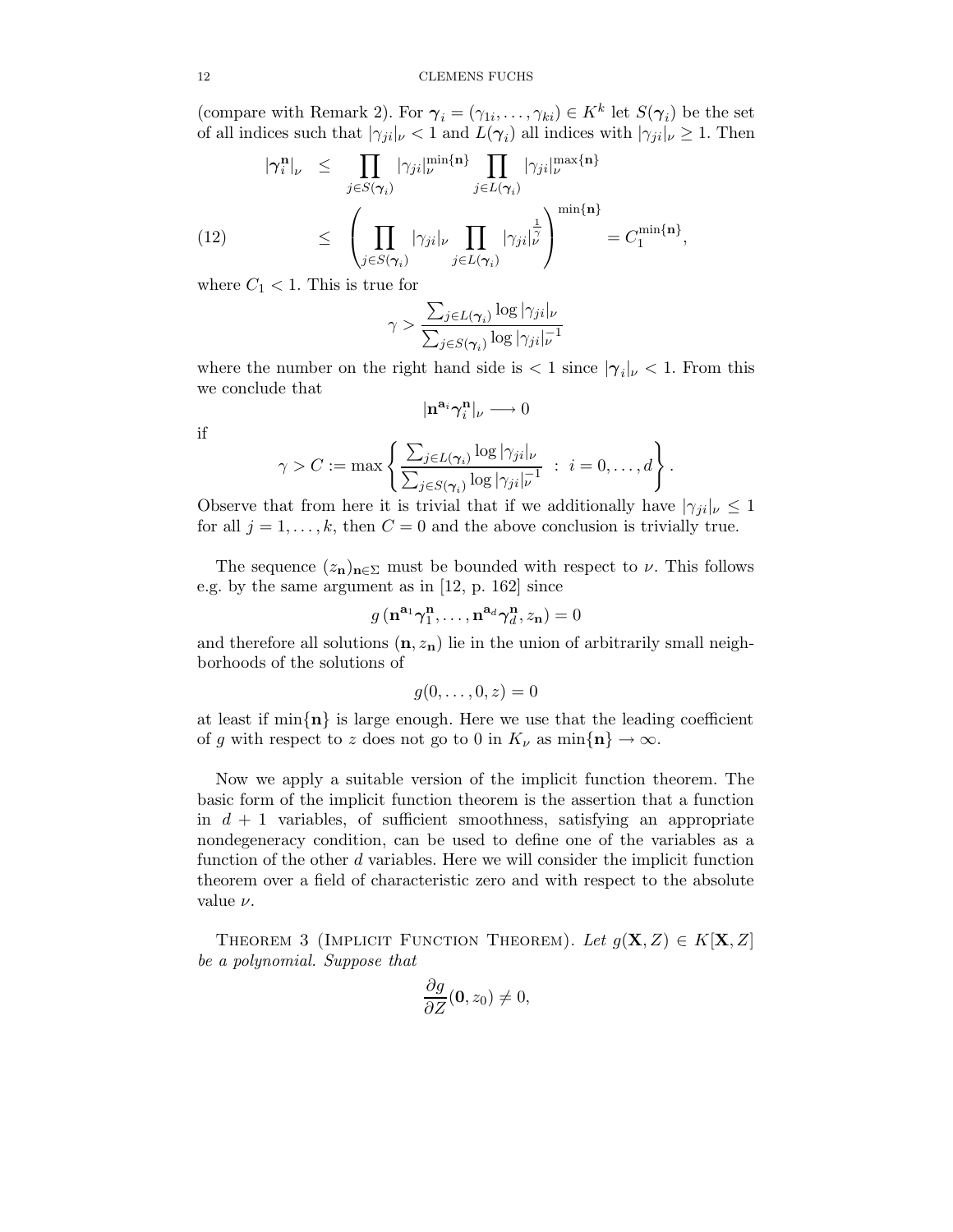where  $z_0 \in K$  is a zero of  $g(0, Z) = 0$ . Then there exists a power series  $F(X) \in K[X]$  with  $F(0) = 0$  and with a positive radius of convergence R with respect to the absolute value  $\nu$ , i.e.  $F(\mathbf{x})$  converges for all  $\mathbf{x} = (x_1, \dots, x_d) \in K^d$  with  $\max\{|x_i|_{\nu} : i = 1, \dots, d\} \leq R$ , such that

$$
g\left(\mathbf{X}, z_0 + F(\mathbf{X})\right) = 0.
$$

PROOF: First put  $h(\mathbf{X}, Z) := g(\mathbf{X}, Z + z_0)$  where  $z_0$  is a zero of  $g(\mathbf{0}, Z) = 0$ . Now  $h$  is a polynomial in  $Z$  with coefficients in the number field  $K$ . Since

$$
\frac{\partial h}{\partial Z}(\mathbf{0},0) = \frac{\partial g}{\partial Z}(\mathbf{0},z_0) \neq 0,
$$

it follows by the implicit function theorem for formal power series (cf. [21, 22) that there exists a unique power series  $\overline{F}(\mathbf{X}) \in K[\mathbf{X}]$  such that

$$
h(\mathbf{X}, \overline{F}(\mathbf{X})) = g(\mathbf{X}, z_0 + \overline{F}(\mathbf{X})) = 0
$$

and  $\overline{F}(0) = 0$ . But now we can use Artin's formal-to-analytic descent, namely [1, Theorem (1.2)], to conclude that there is a power series  $F(\mathbf{X}) \in$  $K[\mathbf{X}]$ , which has a non zero radius of convergence with respect to the valuation  $\nu$ , which again satisfies

$$
g(\mathbf{X}, z_0 + F(\mathbf{X})) = 0.
$$

Moreover, all terms, up to some fixed but arbitrary index, of F and  $\overline{F}$ coincide. This proves what we have claimed.

Using this theorem we get that each solution  $(n, z_n)$  with n sufficiently large (in terms of  $\min\{\mathbf{n}\}\},\$  say  $\mathbf{n} \in \mathcal{R} \subseteq \mathbb{N}^k$ , satisfies

(13) 
$$
z_{\mathbf{n}} = z_0 + \sum_{\mathbf{k} \in \mathbb{N}^d \setminus \{\mathbf{0}\}} a_{\mathbf{k}} \mathbf{n}^{\mathbf{b}_{\mathbf{k}}} \gamma_{\mathbf{k}}^{\mathbf{n}}
$$

for some  $z_0$  with  $g(0, \ldots, 0, z_0) = 0$  and where  $a_k \in K$  and

$$
\mathbf{b}_{\mathbf{k}} = \sum_{i=1}^{d} k_i \mathbf{a}_i, \quad \boldsymbol{\gamma}_{\mathbf{k}} = \prod_{i=1}^{d} \boldsymbol{\gamma}_i^{k_i}
$$

where  $\mathbf{k} = (k_1, \ldots, k_d) \in \mathbb{N}^d$ . This is true at least if  $\min\{\mathbf{n}\}\$ is large enough.

Now we use results from Diophantine approximation to get to our conclusion. Especially we will use a recent result from [7, Theorem 1]. Before we can state it we need some more notations.

We denote by  $\mathbb{C}_{\nu}$  a completion of an algebraic closure of  $K_{\nu}$ . We also define the S-height of a non zero element  $x \in K$  to be

$$
h_S(x) = \sum_{v \notin S} \max\{0, \log |x|_v\}.
$$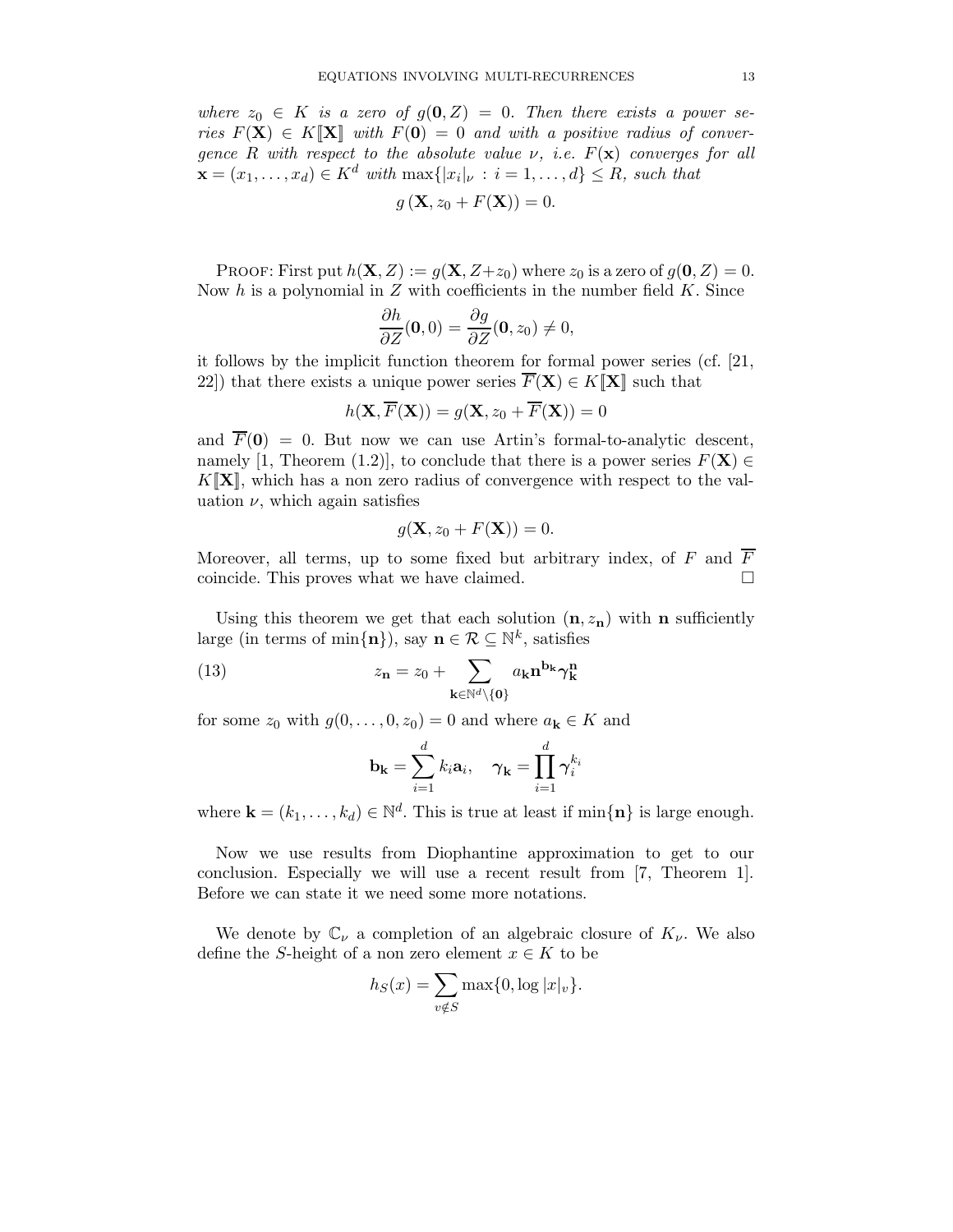For S-integers this height vanishes. For a vector  $\mathbf{x} = (x_1, \dots, x_k) \in K^k \setminus \{0\},\$ we define  $h(\mathbf{x})$  as the usual projective logarithmic height. We also denote by  $\hat{h}(\mathbf{x}) := \sum_{i=1}^{k} h(x_i)$ . In the following we will view points **x** with non zero coordinates in K as points of  $\mathbf{G}_m^k(K)$ , so operations are to be understood coordinatewise.

In the following statement we use the symbols "little  $o$ " and "big  $O$ " in the usual way.

THEOREM 4 (CORVAJA AND ZANNIER). Let  $F(\mathbf{X}) = \sum_{\mathbf{i}} a_{\mathbf{i}} \mathbf{X}^{\mathbf{i}}$  be a power series with algebraic coefficients in  $\mathbb{C}_{\nu}$  converging in a neighborhood of the origin in  $\mathbb{C}_{\nu}$ . Let S be a finite set of absolute values of K containing the archimedean ones. Let  $\mathbf{x}_h = (x_{h1}, \ldots, x_{hk}), h = 1, 2, \ldots,$  be a sequence in  $(K\backslash\{0\})^k$ , tending to zero in  $K^k_\nu$  and such that  $F(\mathbf{x}_h)$  is defined and belongs to K. Suppose that:

(i) For  $i = 1, ..., k$ , we have  $h_S(x_{hi}) + h_S(x_{hi}^{-1}) = o(h(x_{hi}))$  as  $h \to \infty$ . (ii)  $\hat{h}(\mathbf{x}_h) = O(-\log(\max_i |x_{hi}|\nu)).$ (iii)  $h_S(F(\mathbf{x}_h)) = o(h(\mathbf{x}_h)).$ (iv)  $h(F(\mathbf{x}_h)) = O(h(\mathbf{x}_h)).$ 

Then there exist a finite number of cosets  $\mathbf{u}_1 H_1, \ldots, \mathbf{u}_r H_r \subset \mathbf{G}_m^k$  such that  ${x_h}_{h\in\mathbb{N}}$   $\subset \bigcup_{i=1}^r \mathbf{u}_i H_i$  and such that, for  $i = 1, \ldots, r$ , the restriction of  $F(\mathbf{X})$  to  $\mathbf{u}_i H_i$  coincides with a polynomial in  $K[\mathbf{X}]$ .

PROOF: This is Theorem 1 in [7, p. 78].

We will apply the last theorem to the power series expansion given in (13). Therefore we denote by

$$
\mathbf{x_n} = (\mathbf{n}^{\mathbf{a}_1} \boldsymbol{\gamma}_1^{\mathbf{n}}, \dots, \mathbf{n}^{\mathbf{a}_d} \boldsymbol{\gamma}_d^{\mathbf{n}}).
$$

We have to verify (i)-(iv) in the theorem above. We enlarge  $S$  such that all components of  $\gamma_i$  for  $i = 1, ..., k$  are S-units. Automatically,  $\nu \in S$ .

We start with (i). Since  $\mathbf{n}^{\mathbf{a}_i} \in \mathbb{N}$  and the  $\boldsymbol{\gamma}_i^{\mathbf{n}}$  $i_i^n$  are *S*-units for all  $i = 1, \ldots, d$ and  $\mathbf{n} \in \mathbb{N}^k$  we immediately get

$$
h_S(\mathbf{n}^{\mathbf{a}_i}\boldsymbol{\gamma}_i^{\mathbf{n}})=0, \quad h_S\left((\mathbf{n}^{\mathbf{a}_i}\boldsymbol{\gamma}_i^{\mathbf{n}})^{-1}\right) \leq \sum_{j=1}^k a_{ji}\log n_j,
$$

and also

$$
h(\mathbf{n}^{\mathbf{a}_i}\boldsymbol{\gamma}_i^{\mathbf{n}}) \ge \sum_{j=1}^k a_{ji}\log n_j + \min\{\mathbf{n}\}C_4
$$

and therefore (i).

$$
\Box
$$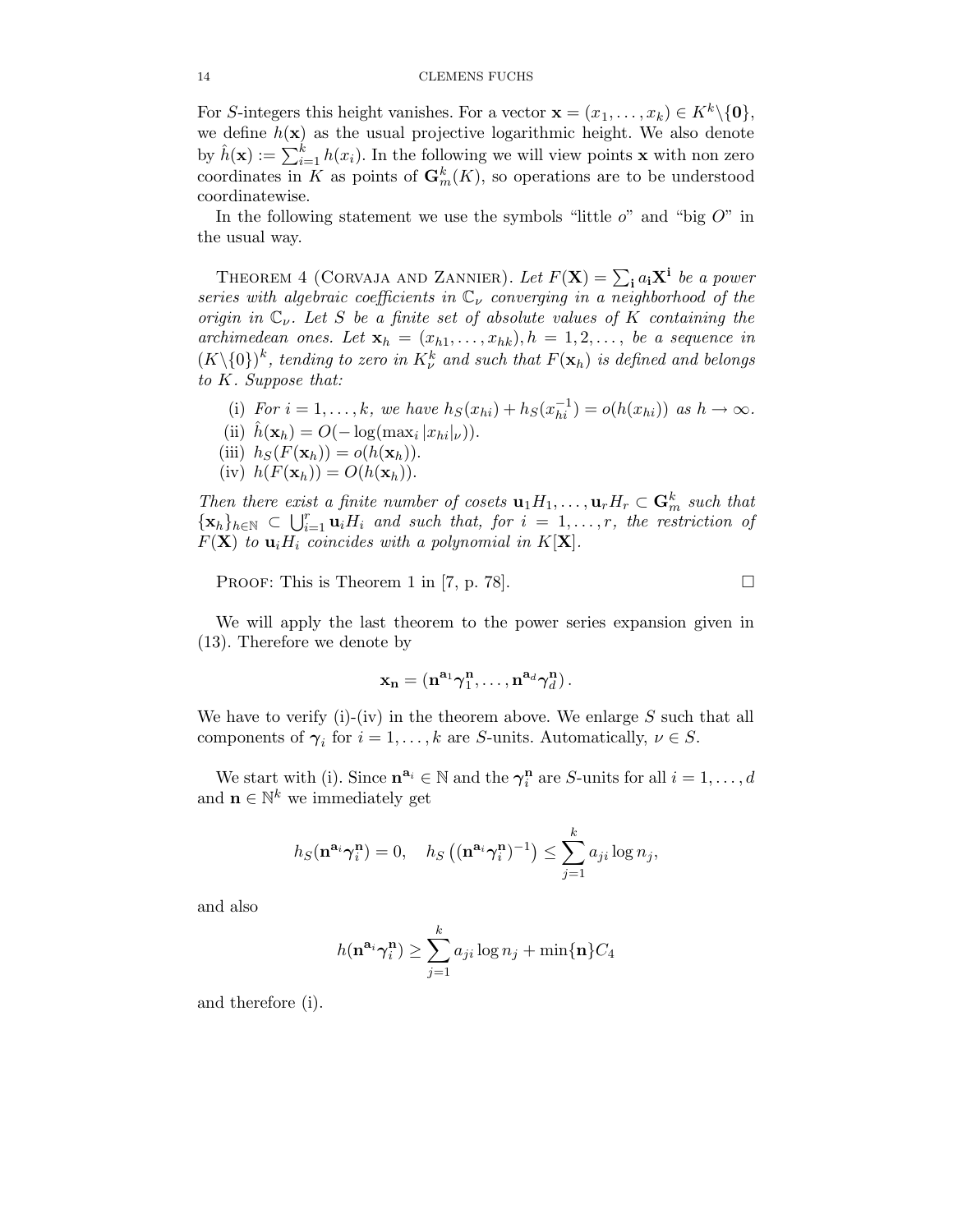Now we come to condition (ii), which in fact is the most crucial part and where we need our assumption on the dominant root. First we get

$$
\hat{h}(\mathbf{x_n}) = \sum_{i=1}^d h(\mathbf{n}^{\mathbf{a}_i} \boldsymbol{\gamma}_i^{\mathbf{n}}) \le C_5 \log \max\{\mathbf{n}\} + C_6 \max\{\mathbf{n}\} \le C_7 \max\{\mathbf{n}\}.
$$

On the other side, since

$$
\max_i\{|\mathbf{n}^{\mathbf{a}_i}\boldsymbol{\gamma}_i^{\mathbf{n}}|_{\nu}\} \leq \max\{\mathbf{n}\}^{C_8}C_9^{\min\{\mathbf{n}\}}
$$

by using (12) with  $C_9 < 1$ , we get

$$
-\log(\max_i|\mathbf{n}^{\mathbf{a}_i}\boldsymbol{\gamma}_i^{\mathbf{n}}|_{\nu}) \geq \log C_9^{-1}\min\{\mathbf{n}\}-C_8\log\max\{\mathbf{n}\}\geq C_{10}\min\{\mathbf{n}\}.
$$

Since we assume that  $\max\{\mathbf{n}\}\cdot\gamma \leq \min\{\mathbf{n}\}\$  we immediately get

$$
\hat{h}(\mathbf{x_n}) \leq C_7 \max\{\mathbf{n}\} \leq \frac{C_7}{\gamma} \min\{\mathbf{n}\} \leq \frac{C_7}{\gamma C_{10}} \left( -\log(\max_i|\mathbf{n}^{\mathbf{a}_i} \boldsymbol{\gamma}_i^{\mathbf{n}}|_{\nu}) \right),
$$

and therefore (ii).

Condition (iii) is trivially true since  $z_n \in \mathcal{O}_S$  by assumption, hence  $h<sub>S</sub>(z<sub>n</sub>) = 0$ . Therefore, we turn to (iv). It clearly follows that

$$
h(z_{\mathbf{n}}) \leq C_2 \max_{i} \{ h(\mathbf{n}^{\mathbf{a}_i} \boldsymbol{\gamma}_i^{\mathbf{n}}) \} \leq C_3 h(\mathbf{n}^{\mathbf{a}_1} \boldsymbol{\gamma}_1^{\mathbf{n}}, \dots, \mathbf{n}^{\mathbf{a}_d} \boldsymbol{\gamma}_d^{\mathbf{n}})
$$

since the height of the solution of a polynomial equation is bounded by the heights of the coefficients and we have  $\min\{\mathbf{n}\}\geq \gamma \cdot \max\{\mathbf{n}\}\$ . This is the required upper bound for  $h(z_n)$ .

From the theorem it therefore follows that there are finitely many polynomial  $h_1(\mathbf{x}), \ldots, h_s(\mathbf{x}) \in K[\mathbf{x}]$  such that for every  $\mathbf{n} \in \mathcal{R}$  there is an index  $1 \leq i \leq s$  such that

$$
z_{\mathbf{n}} = h_i(\mathbf{x}_{\mathbf{n}}) = h_i(\mathbf{n}^{\mathbf{a}_1} \boldsymbol{\gamma}_1^{\mathbf{n}}, \dots, \mathbf{n}^{\mathbf{a}_d} \boldsymbol{\gamma}_d^{\mathbf{n}}).
$$

Hence there exist finitely many multi-recurrences defined by

$$
H_{\mathbf{n}}^{(i)} := h_i(\mathbf{n}^{\mathbf{a}_1} \boldsymbol{\gamma}_1^{\mathbf{n}}, \dots, \mathbf{n}^{\mathbf{a}_d} \boldsymbol{\gamma}_d^{\mathbf{n}})
$$

such that  $z_{\mathbf{n}} = H_{\mathbf{n}}^{(i)}$ . This is the claim of our theorem.

# 5. Proof of the Corollaries

PROOF OF COROLLARY 1: Let us denote by  $\alpha_{1,i}$  the dominant roots of  $G_n^{(i)}$  with respect to the absolute value  $\nu$  for  $i = 1, \ldots, k$ , respectively. Then it is clear that

$$
\boldsymbol{\alpha}_1=(\alpha_{1,1},\ldots,\alpha_{1,k})
$$

is the dominant root of the multi-recurrence given by  $G_{n_1}^{(1)} \cdots G_{n_k}^{(k)}$ . We have to take

$$
\boldsymbol{\alpha} = \left(\alpha_{1,1}^{\frac{1}{d}}, \ldots, \alpha_{1,k}^{\frac{1}{d}}\right).
$$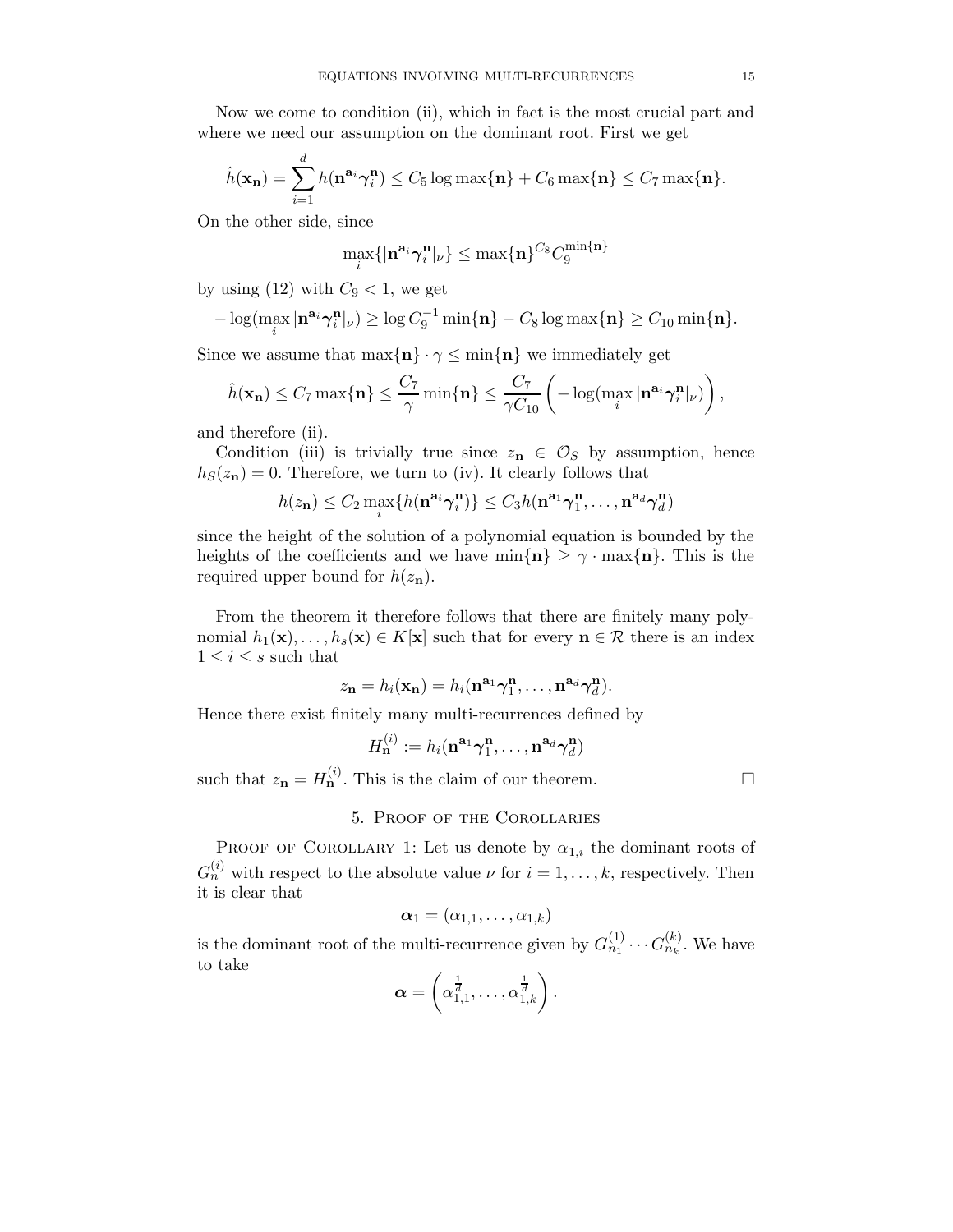Thus if we consider

$$
\frac{1}{\boldsymbol{\alpha}^{(n_1,\ldots,n_k)}}G_{n_1}^{(1)}\cdots G_{n_k}^{(k)}=z^d,
$$

then for all roots  $\gamma$  of the multi-recurrence on the left hand side with  $\gamma \neq (1, \ldots, 1)$  we have  $|\gamma|_{\nu} < 1$  and in fact every component of  $\gamma$  is  $\leq 1$ with respect to the absolute value  $\nu$ . Therefore, we can choose  $C = 0$  by Remark 2. Moreover, condition (11) is clearly fulfilled. Consequently, the result follows by applying Theorem 2.

PROOF OF COROLLARY 2: Let us assume that  $(m, n, y_{m,n})$  is a sequence of solutions of the equation under consideration and that  $\min\{m, n\} \to \infty$ (otherwise  $m$  or  $n$  is bounded on a subsequence of the sequence of solutions and the result follows from [12, Theorem 1, p. 154]). Since we assume that

$$
\frac{m}{n} \nrightarrow \frac{d \log \alpha}{\log \beta} =: \mu,
$$

it means that we may choose  $0 < \epsilon < 1$  small enough such that there is no solution with  $(1 - \epsilon)\mu < \frac{m}{n} < (1 + \epsilon)\mu$ . Observe that we may also assume  $\mu \neq 0$  (since otherwise the left hand side of our equation is just a polynomial in y and this case is easy to handle). We have that  $\alpha$  is given by

$$
\alpha = \max_{i=1,\dots,d} \left\{ \left( \alpha_1^{(i)} \right)^{\frac{1}{i}} \right\}
$$

(observe that we are assuming that the polynomial in y is monic, i.e.  $G_n^{(0)} =$ 1). We will consider cases depending on whether

$$
\frac{m}{n} \le \epsilon, \quad \epsilon \le \frac{m}{n} \le (1 - \epsilon) \frac{d \log \alpha}{\log \beta}, \quad (1 + \epsilon) \frac{d \log \alpha}{\log \beta} \le \frac{m}{n} \le \frac{1}{\epsilon}, \quad \frac{1}{\epsilon} \le \frac{m}{n}.
$$

Let us start with the first case. Here we have  $m \leq \epsilon n$ . Therefore, we have  $\beta^m \leq \beta^{\epsilon n}$ . Thus

$$
|H_m| \leq \beta^{\epsilon'n} < \alpha^{(d-1-\delta)n}
$$

for some  $\epsilon' > \epsilon$  (to absorb the constant) and for

$$
\delta < \frac{(d-1)\log \alpha - \epsilon' \log \beta}{\log \alpha}
$$

.

Now the assertion follows by applying the main result in [13, Theorem 1, p. 168], where we considered inequalities of the form

$$
\left| y^d + G_n^{(1)} y^{d-1} + \ldots + G_n^{(d)} \right| < \alpha^{(d-1-\delta)n},
$$

and proved that all such solutions have y parametrized by one of finitely many power sums (that are linear recurrences whose characteristic roots are all simple).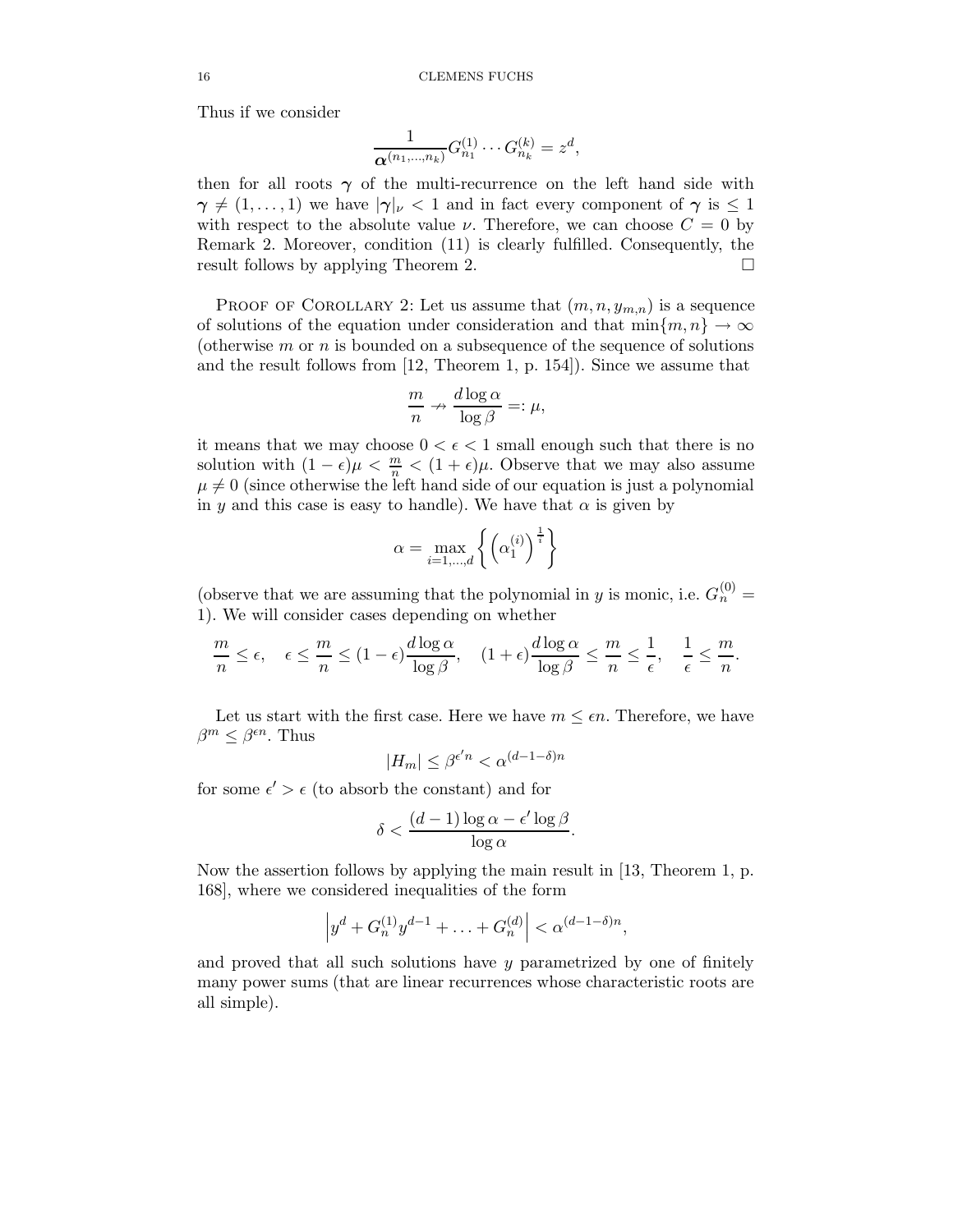Next we consider the second case. It follows that  $\epsilon n \leq m \leq (1 - \epsilon)\mu n$ . Therefore, we have

$$
\frac{\beta^m}{\alpha^{dn}} \leq \left(\frac{\beta^{(1-\epsilon)\mu}}{\alpha^d}\right)^n
$$

$$
_{=: \rho} \qquad \qquad
$$

where  $\rho < 1$  since

$$
(1 - \epsilon)\mu \frac{\log \beta}{d \log \alpha} = 1 - \epsilon < 1.
$$

Thus, we use the variable substitution  $y = \alpha z$ . Here the discriminant of the transformed equation is equal to  $D(G_n^{(1)}, \ldots, G_n^{(d)}) \neq 0$ . Hence, we can apply Theorem 2 (where we will have  $C = 0$ ). Observe that for all  $\frac{m}{n}$  we have max $\{m, n\} \cdot \gamma \leq \min\{m, n\}$  with  $\gamma = \epsilon$  if  $\mu \leq 1$  and with  $\gamma^{-1} =$  $\max\{\epsilon^{-1},(1-\epsilon)\mu\}$  if  $\mu > 1$  (and  $\epsilon$  small enough such that  $(1-\epsilon)\mu > 1$ ) and therefore we get the conclusion in this case.

Now let us consider the third case. Here we have  $(1+\epsilon)\mu n \le m \le \frac{1}{\epsilon}n$  and thus

$$
\frac{\alpha^{dn}}{\beta^m} \le \left(\frac{\alpha^{\frac{d}{(1+\epsilon)\mu}}}{\beta}\right)^m
$$

$$
=:\rho
$$

where  $\rho < 1$  since

$$
\frac{d}{(1+\epsilon)\mu} \frac{\log \alpha}{\log \beta} = \frac{1}{1+\epsilon} < 1.
$$

This time we therefore use the variable substitution  $y = \beta^{\frac{m}{d}} z$ . We denote the transformed equation by g. Since  $g(0, \ldots, 0, z) = z^d - b_1$  it follows that we can apply Theorem 2 again (once more we will have  $C = 0$ ) and thus we get the conclusion in the same way as above.

Finally, we consider the last case. Here we have  $n \leq \epsilon m$ . It is immediate that

$$
\frac{\alpha^{dn}}{\beta^m} \le \left(\frac{\alpha^{\epsilon d}}{\beta}\right)^m,
$$
  

$$
=:\rho
$$

where  $\rho < 1$ . We use again the variable transformation  $y = \beta^{\frac{m}{d}} z$ . Let g be the resulting polynomial. Now we can use the Implicit Function Theorem 4 and Theorem 4 as we did in the proof of Theorem 2. Observe that the only places where we needed the condition  $\max\{m, n\} \cdot \gamma \leq \min\{m, n\}$  were to get that the  $\gamma_i^{(m,n)}$  $i^{(m,n)}$  converge to zero and to verify condition (ii) in Theorem 4. The first condition is trivially satisfied because of  $n \leq \epsilon m$ . The second condition is also trivial here because of the fact that everything is bounded in terms of m only. Therefore, Theorem 4 together with the strategy of proof of Theorem 2 gives the result also in this final case.  $\Box$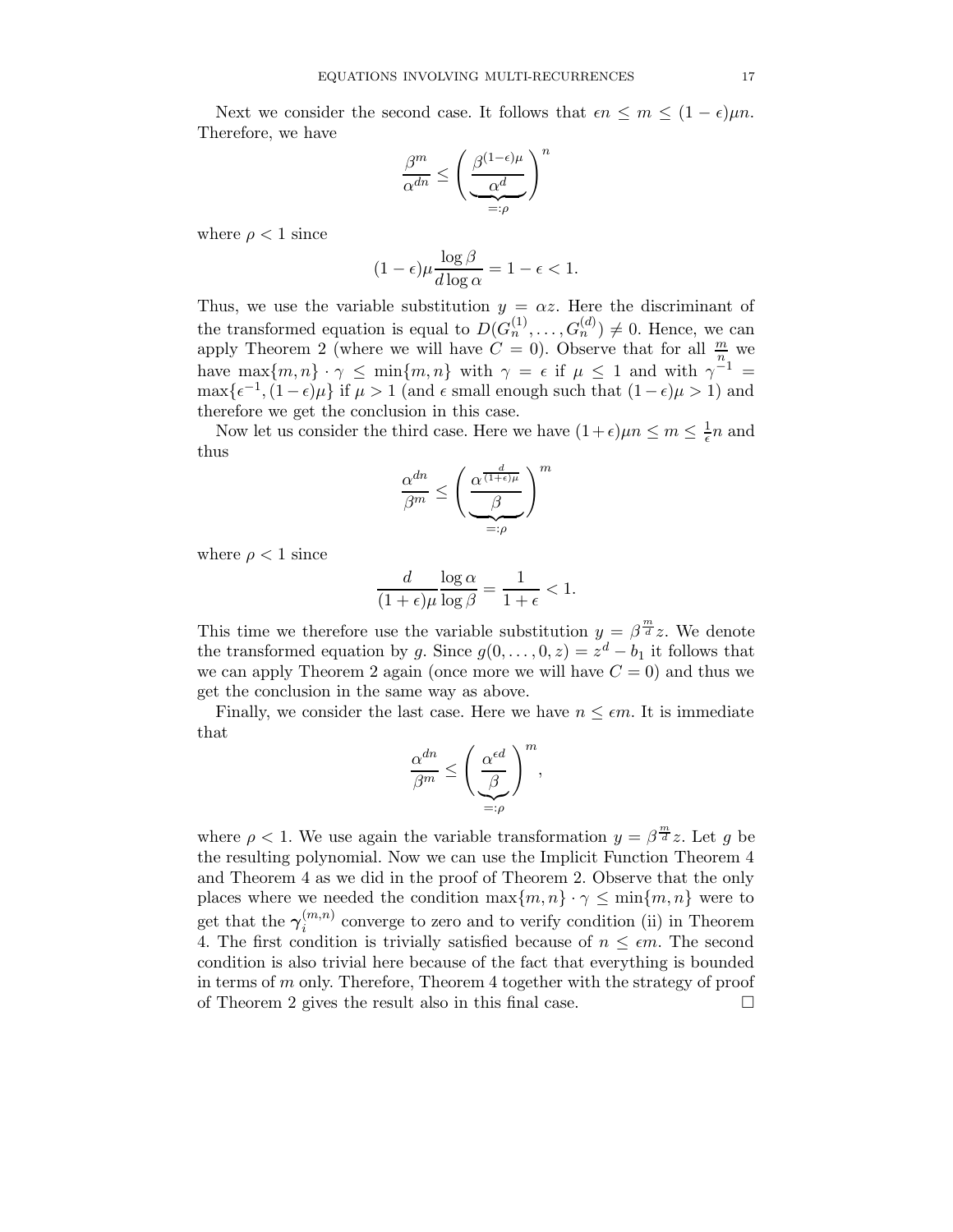### **REFERENCES**

- [1] M. Artin, 'On the solutions of analytic equations', Invent. Math. 5 (1968), 277-291.
- [2] B. Brindza, K. Liptai and L. Szalay, 'On products of the terms of linear recurrences', Number Theory (eds. Győry, Pethő, Sós; Walter de Gruyter, Berlin - New York, 1998), 101-106.
- [3] Y. BUGEAUD, M. MIGNOTTE AND S. SIKSEK, 'Classical and modular approaches to exponential Diophantine equations. I. Fibonacci and Lucas perfect powers', Ann. of Math. (2) **163** (2006), 969-1018.
- [4] P. Corvaja and U. Zannier, 'Diophantine equations with power sums and universal Hilbert sets', Indag. Math. (N.S.) 9 (3) (1998), 317-332.
- [5] P. CORVAJA AND U. ZANNIER, 'On the diophantine equation  $f(a^m, y) = b^n$ ', Acta Arith. 94 (2002), 25-40.
- [6] P. Corvaja and U. Zannier, 'Some new applications of the Subspace Theorem', Compos. Math. 131 (2002), no. 3, 319-340.
- [7] P. Corvaja and U. Zannier, 'S-unit points on analytic hypersurfaces', Ann. Sci. Ecole Norm. Sup.  $(4)$  38 (2005), 76-92.
- [8] G. R. Everest and A. J. van der Poorten, 'Factorisation in the ring of exponential polynomials', Proc. Amer. Math. Soc. 125 (1997), 1293-1298.
- [9] J.-H. Evertse, 'An improvement of the Quantitative Subspace Theorem', Compos. Math. **101** (**3**) (1996), 225-311.
- [10] C. Fuchs, 'Exponential-polynomial equations and linear recurring sequences', Glas. Mat. Ser. III **38 (58)** (2003), 233-252.
- [11] C. Fuchs, 'Diophantine problems with linear recurrences via the Subspace Theorem', *Integers* **5** (2005),  $\#A8$ , 26pp.
- [12] C. Fuchs and A. Scremin, 'Polynomial-exponential equations involving several linear recurrences', Publ. Math. Debrecen 65 (2004), 149-172.
- [13] C. Fuchs and A. Scremin, 'Diophantine inequalities involving several power sums', Manuscripta Math. 115 (2004), 163-178.
- [14] C. Fuchs and R. F. Tichy, 'Perfect powers in linear recurring sequences', Acta Arith.  $107.1$  (2003), 9-25.
- [15] P. Kiss, 'Differences of the terms of linear recurrences', Studia Sci. Math. Hungar. 20 (1985), 285-293.
- [16] P. KISS, 'Pure powers and power classes in the recurrence sequence', Math. Slovaca 44 (1994), 525-529.
- [17] P. Kiss, 'Results concerning products and sums of terms of linear recurrences', Acta Acad. Agriensis, Sectio Mathematica 27 (2000), 1-7.
- [18] P. KISS AND F. MÁTYÁS, 'On products and sums of the terms of linear recurrences', Acta Acad. Paed. Agriensis, Sectio Mathematicae 28 (2001), 3-11.
- [19] P. KISS AND F. MÁTYÁS, 'Perfect powers from the sums of terms of linear recurrences', Period. Math. Hungar. 42 (2001), 163-168.
- [20] P. KISS AND F. MÁTYÁS, 'Products of the terms of linear recurrences', Studia Sci. Math. Hungar. 37 (2001), 355-362.
- [21] S. G. Krantz and H. R. Parks, A Primer of Real Analytic Functions (Second Ed., Birkhäuser, Boston, 2002).
- [22] S. G. Krantz and H. R. Parks, The Implicit Function Theorem: History, Theory, and Applications (Birkhäuser, Boston, 2002).
- [23] K. Liptai and L. Szalay, 'Power classes of recurrence sequences', Publ. Math. Hun $gar. 65 (2004), 421-428.$
- [24] F. LUCA, 'On the Diophantine equation  $x^2 = 4q^m 4q^n + 1$ ', Proc. Amer. Math. Soc. 131 (2003), 1339-1345.
- [25] F. LUCA, 'The Diophantine equation  $x^2 = p^a \pm p^b + 1$ ', Acta Arith. 112 (2004), 87-101.